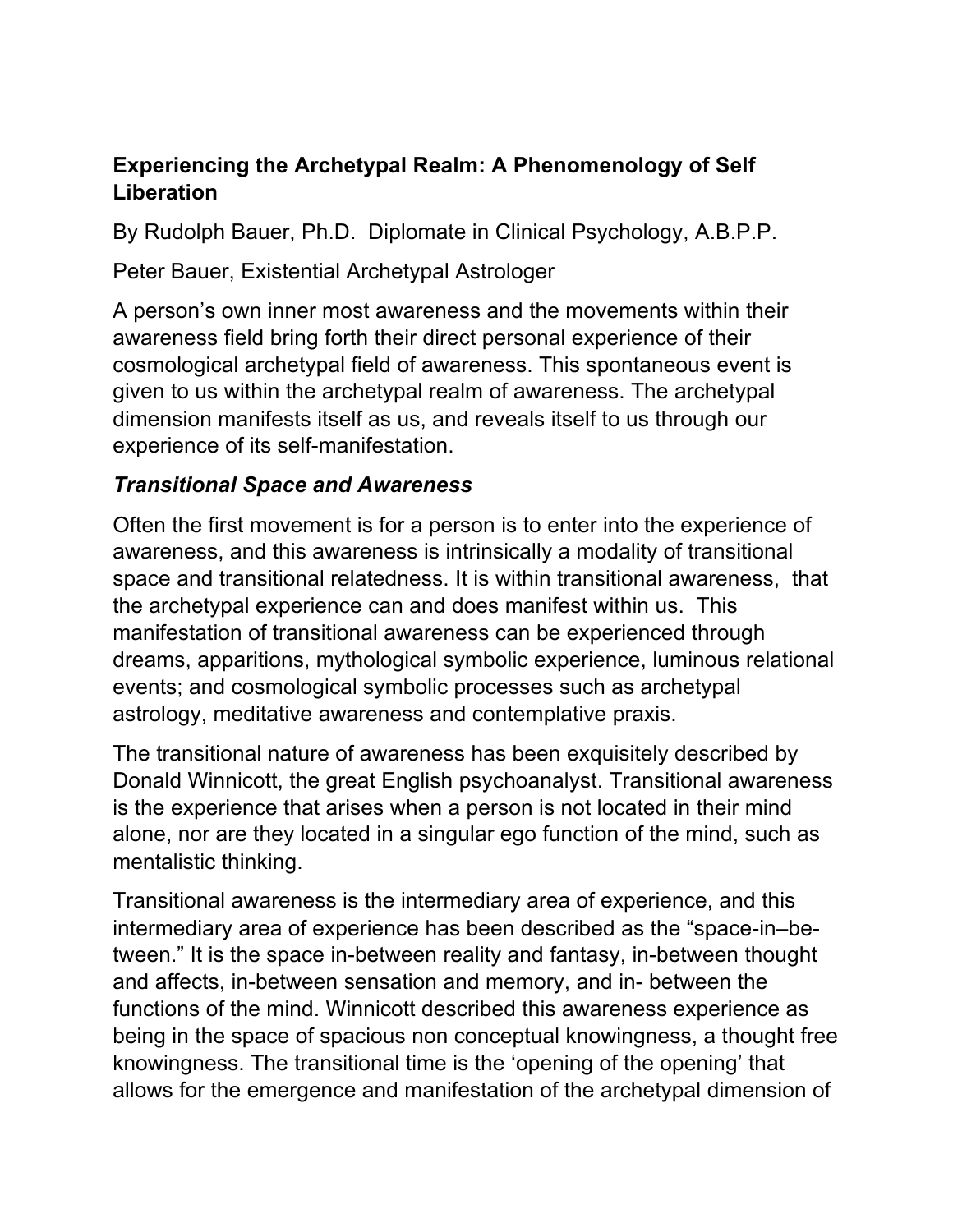human experience within awareness. Transitional awareness opens during wakefulness and also opens within sleep. The dreams that emerge through transitional space and open during sleep will be dramatic dreams or archetypal dreams. Within transitional awareness we can experience a most basic sense of self which Winnicott describes as "the ongoing sense of continuity of being".

# *The Distinction between Mind and Awareness*

Winnicott's brilliant understanding utilizes the important distinction between mind and the awareness. This same important difference between mind and awareness is made in the Phenomenological Dzogchen tradition of Tibetan Buddhism and in tantric tradition of Hindu Kashmir Shavism. This same difference between mind and awareness is expressed in Continental Phenomenology of Martin Heidegger and Maurice Merleau Ponty. This difference between analytic mind and experiential awareness is made in the many forms of experiential psychotherapy including contemporary Gestalt psychotherapy. Many of these forms of experiential psychotherapies arise out Continental Phenomenology. In transitional awareness a person shifts from being aware of mind alone, and enters the process of becoming aware of awareness. The person locates themselves within the field of awareness. The field of awareness is a primordial opening to the depths and breathe of awareness itself, awareness as the realm of psyche.

# *Becoming Aware of Awareness*

The most direct way of entering transitional space is for the person to take the action of becoming aware of their own awareness. One way to become aware of our own awareness is to suspend our mind briefly and this suspension frees our awareness from focusing on mind alone, (mindfulness) and in doing so our awareness becomes aware of its own self. This act of becoming aware of awareness is within the matrix of transitional experience that allows and supports the archetypal dimension to manifest itself in clarity and experiential nearness. When one is not in the transitional field of awareness, there is limitation on the possibility of the experiential manifestation of archetypal configurations of light and energy.

There is no one way of entering this experience of awareness, this place of liminal space. Some ways are: gazing in thought free absorption,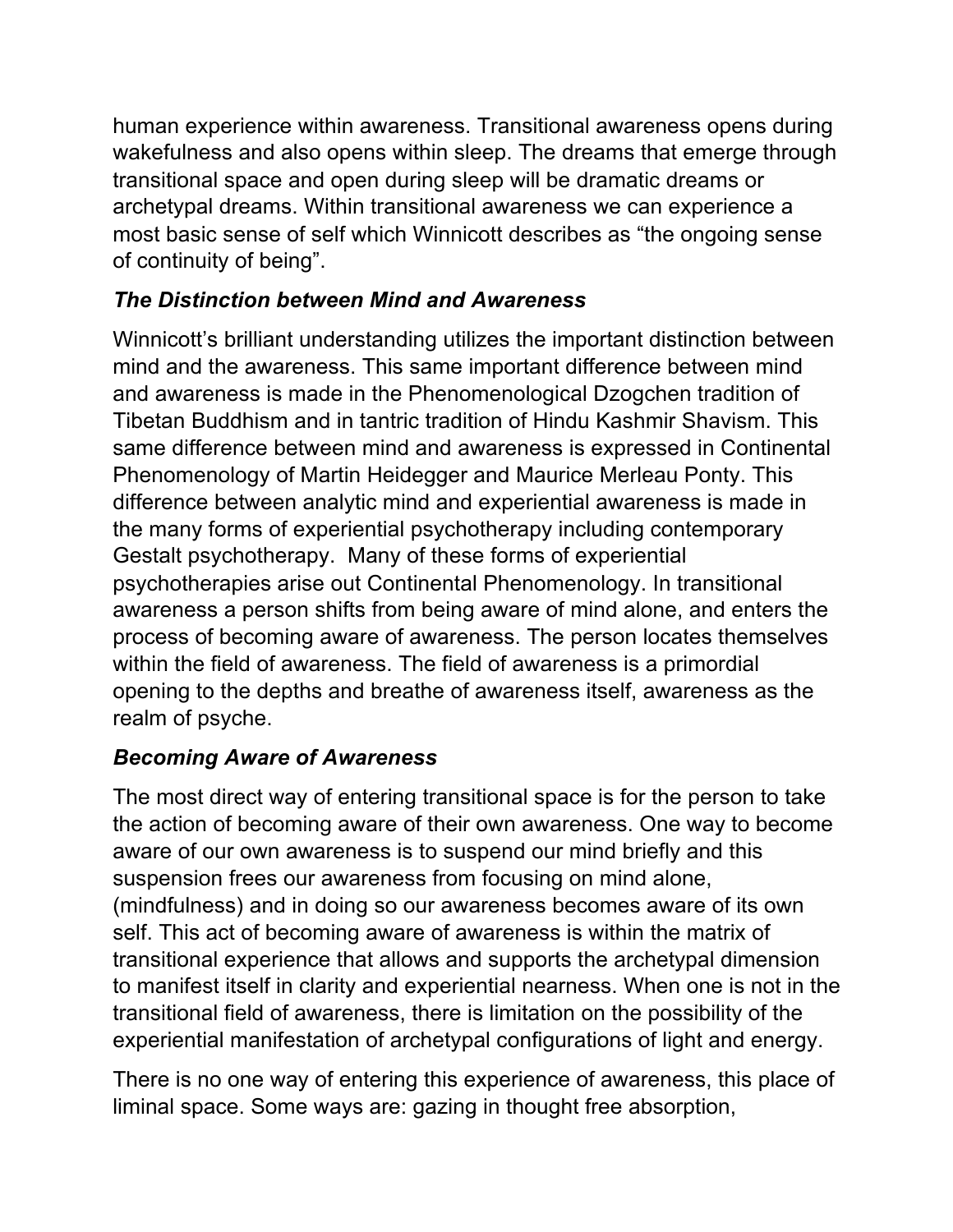suspension of mind, suspension of breath, suspension of judgment, falling into exhaustion, gazing, falling in love and devotional love to name a few.

## *Suspending the Mind: the Epoche*

The phenomenologist describes the act of suspending our mind as the epoche. In suspension of the mind, one begins by suspending judgmentalness. Furthermore, in the suspension of mind, one is no longer locating their awareness in mind alone or even a particular function of mind, but are locating their awareness within awareness itself, in openness and in spacious knowingness. One's awareness is becoming aware of awareness itself. This suspension of mind is essentially a suspension of judgmentalness. Or as some eastern traditions describe, one is located in emptiness as a form of knowingness, in sunyata. Experiencing the felt difference between mind and awareness supports the skillful means of entering into transitional space of the space of awareness.

If a person is located in mind alone then only an intellectual apprehension can take place but not the in the depth experience of this transformative experiential dimension of spacious knowingness existing-ness. This liminal experience is foundational for in depth forms of meditation that go beyond mindfulness. Going beyond mindfulness means going beyond either focusing on the mind or being located in mind alone. When one is located in mind alone, one is dissociated from the field of awareness and dissociated from the embodiment of awareness. In becoming aware of our own awareness we are in the process of embodiment of awareness. This embodiment is important for the integration of mind awareness continuum within the field of the body. The body is the medium of the field.

As we sustain awareness, the field quality of awareness becomes manifest. The field qualities of awareness are vast spaciousness, vital energy, and radiant luminosity and the field of vast resonance. This field is infinite in its horizon, vast and multidimensional.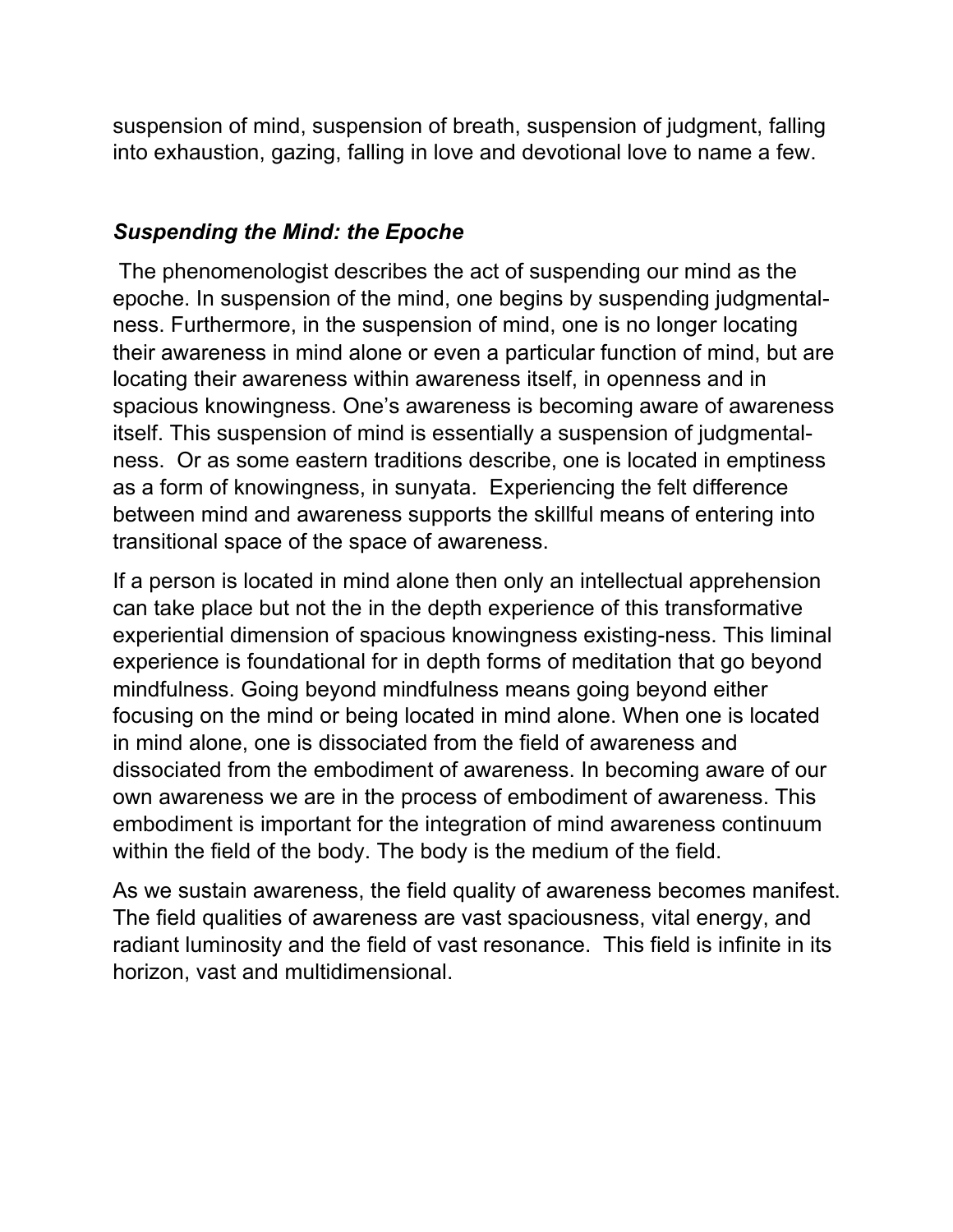## *Integrating the Mind into the Spaciousness of Awareness*

The next step after having established ourselves in the field of awareness, we then integrate our mind into this transitional space of awareness. To the degree that a person is able to be both in the knowingness of mind and the knowingness of awareness, to that degree the archetypal medium of experience become present and embodied in the immediate reality of our everyday life and existence.

Continental phenomenology describes how the mind knows form, and awareness knows Being. The mind knows beings and things. The mind knows difference. The mind knows subject and object, the mind knows self and otherness. The mind knows duality. The mind knows time. Awareness knows Being. Awareness knows oneness and awareness knows indivisibleness. Awareness knows non-duality. Awareness knows timelessness.

When the mind is integrated within the awareness field then something amazing happens. The person can know Being through a being, and through a being a person can experience the Being-ness of the being. To experience the Being-ness of a being is to experience Being itself. Being manifesting Being-ness is the self-manifestation of Being itself. A person can know duality within non-duality and within non-duality know duality. This the process of natural self-liberation. Through a being we can experience Being itself. Though our experience of our own being, Being itself can be experienced. Liberation is that direct, that intimate and that close.

## *Opening: The Archetypal Dimension of Existence*

The archetypal dimension is the realm of luminous spaciousness, luminous configurations of energy, and luminous experiential resonance. This subtle luminous experience is within the medium of awareness. The archetypal dimension is so very subtle and much less dense then the ordinary realm of experience of our life world.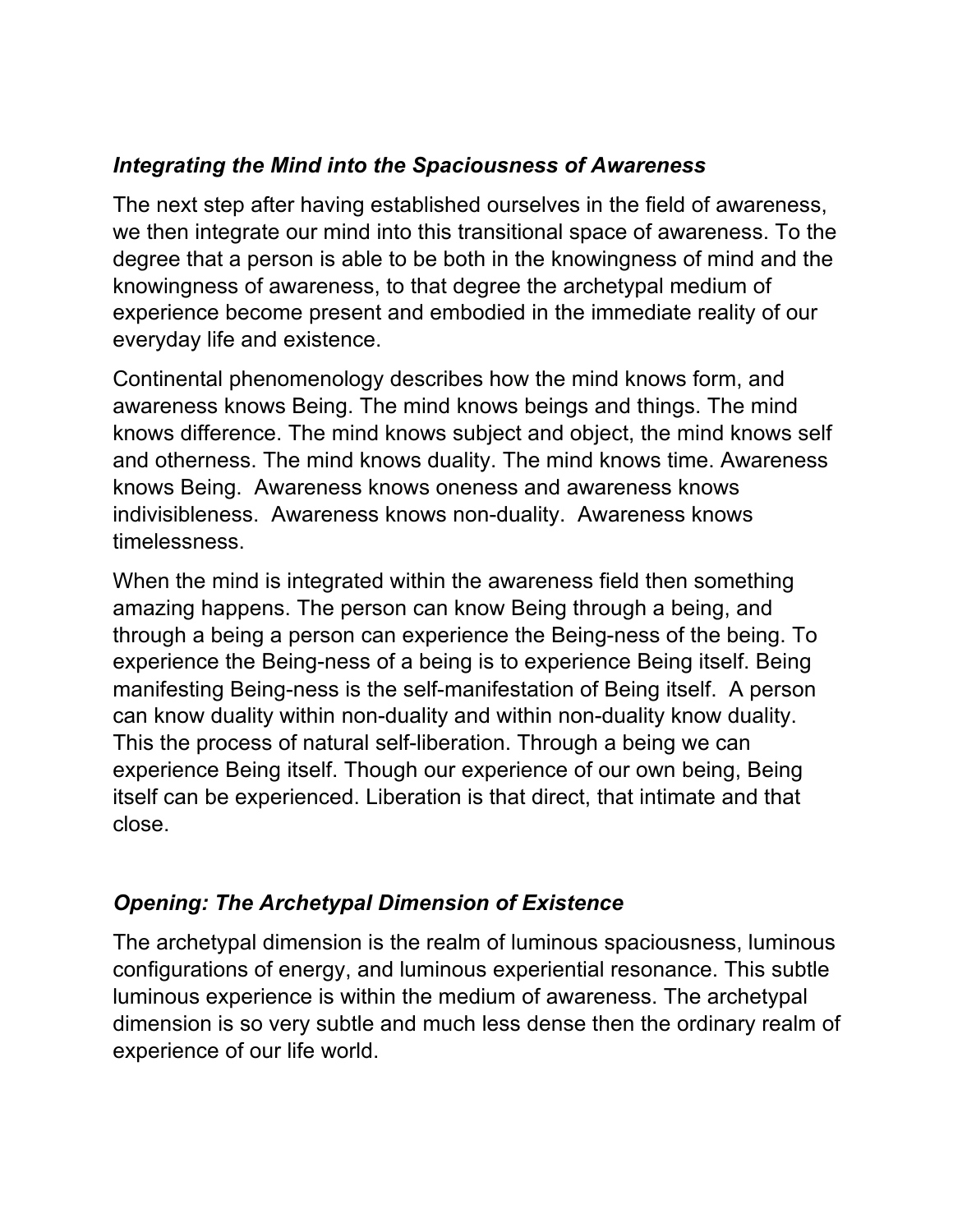## *Experiencing the Archetypal Dimension as Apparitional Reality*

The unfolding manifestation of the archetypal dimension can be experienced in many subtle forms. The experiential manifestation can be experienced in terms of the experience of configurations of energy, the experience of configurations of light, the experience of configurations of spacious fields of Being, the configurations of unfolding imaginative forms of light, unfolding configurations of resonance, the unfolding of configurations of multiple meanings, and the unfolding of life events and archetypal drama. This manifestation of configurations of luminous forms of energy and light is a major mode of archetypal manifestation. The manifestations may be experienced as apparitional experience in the awakened state of awareness. These apparitional appearance are the actual experience of the manifestation of subtle reality. Apparitional experience is the direct experience of the manifestation of the archetypal realm. The archetypal realm manifests as apparitional experience. The archetypal realm brings forth concretely the actuality of the experience of ordinary reality of life experience. Apparitional dimension and the Sambogakaya reality are in continuity. The apparitional dimension is the manifestation of the essence of archetypal reality.

## *Translucent Experience: Trans-lucidity of Awareness Field*

#### Mythological Forms

The unfolding manifestation of apparitional experience is translucent experience. These translucent apparitions may be personal forms such as saints and ancient masters. These apparitions may be mythological forms of deities and dakinis, gods and goddesses, and may be primordial cosmological archetypes and archetypal dramaturgical scenes. The apparitions often are the mythical expression of the great spiritual and mystical traditions of both the east and the west. These apparitions may be expression of elements of nature and earth. These archetypal manifestations do not necessarily depend upon a person's education or practice of the eastern and western mystical traditions. Apparitional life is spontaneous and compelling. The apparitional and the reality of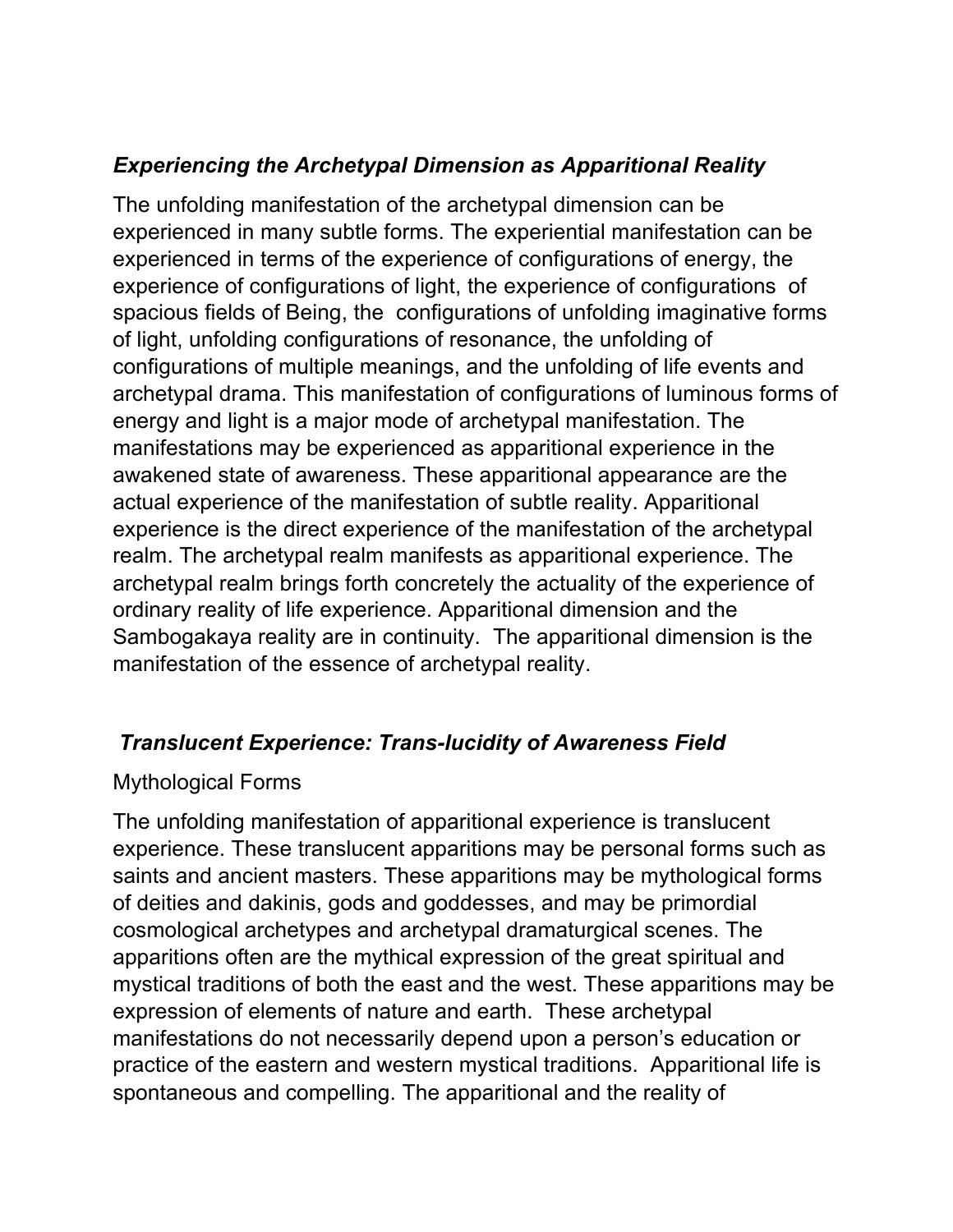experiential life events are indivisible. These apparitional manifestations when expressed in mythic language and mythic apparitions is the imaginal coding and expression of primordial experience.

## *Situational Forms and Circumstantial Forms*

At times the apparitional is simply the translucent experience of situational appearance that is infused by the apparitional dimension of the Sambogakaya archetypal realm. There is a blending of the Sambogakaya archetypal and Nirmanakaya dimensions of ordinary reality. There is an infusion of the ordinary life realm of experience by the archetypal realm simultaneously and non-dualistically. The Nirmanakaya of ordinary life and the archetypal realm are intertwined.

## *Apparition or Hallucination*

Sacred text support the invocation of these archetypal manifestations of awareness that are personified and symbolized. The apparitional is one mode of archetypal manifestation.

There is a difference between hallucinations and apparitional manifestation. Hallucinations is the function of the manifestations of minds distortions and the minds interpretation of its own distortions. Within the mirage of hallucination the felt sense of the field is often frenzied or deadening and permeated by the sense of unreality and a sense of dissociated-ness and fragmented-ness. True apparitions are manifestations of the Sambogakaya dimension of human awareness, the archetypal dimension of primordial awareness. Even within the realm of authentic apparitions the person's mind may misinterpret the apparitional dimension as a concrete identity as one's own personality and one's own mind. This kind of identification will often results in states of personal omnipotence, inflation and solipsism and confusion. Understanding the nature of the apparitional at times requires guidance and self-understanding.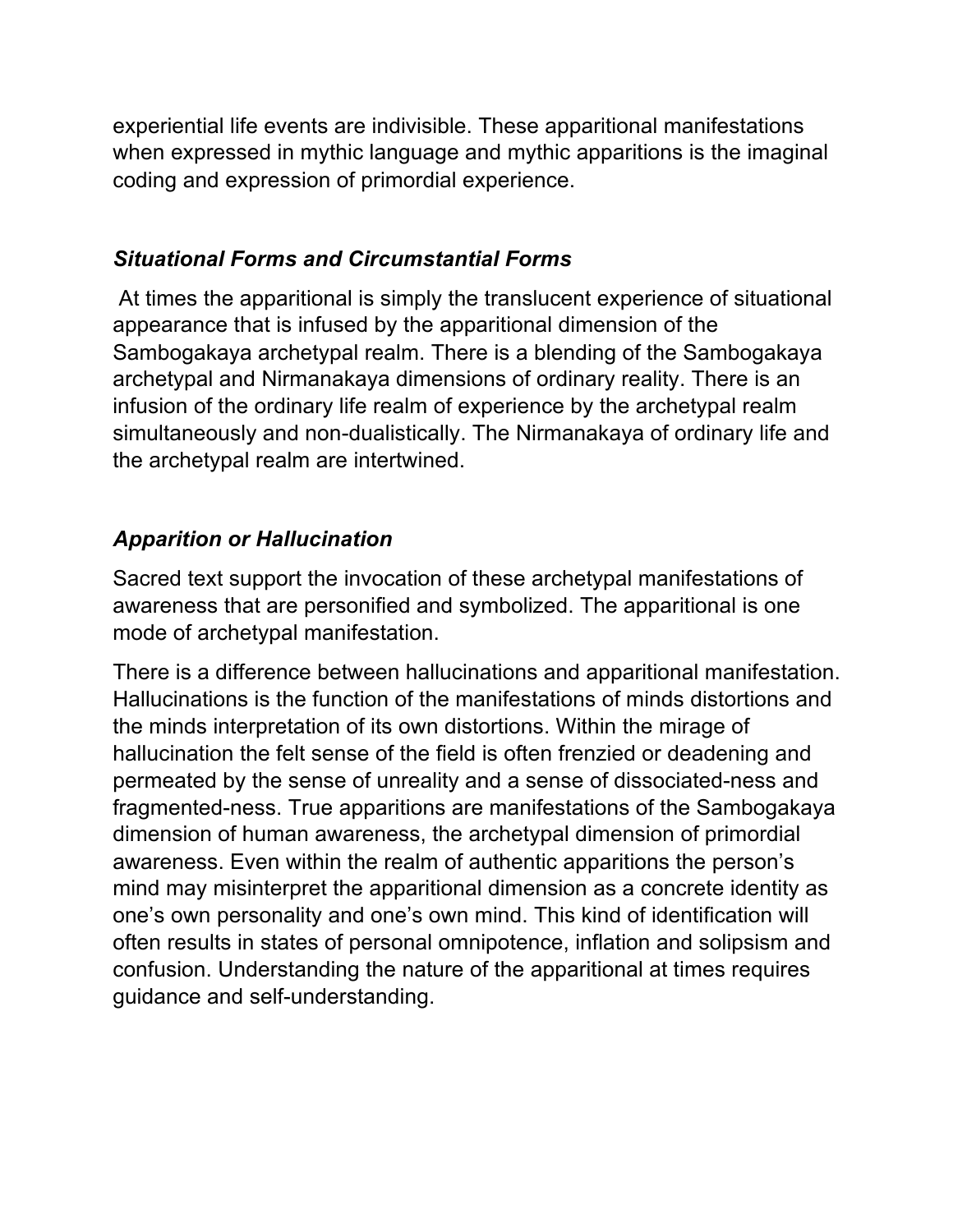### *Experiential Foreclosure of Archetypal*

There are some traditions of Buddhism that disparage and negate apparitional archetypal manifestations as deluded-ness and of no value. This is a function of assumptions about the unreality of phenomena, the unreality of appearance, and the unhappy and solipsistic conclusion that everything other than emptiness is illusion. This view discounts the archetypal manifestation of phenomena, and this view discounts the understanding that emptiness and radiance are in complete oneness. Some Buddhist traditions discount the manifestation of radiance. They discount the actuality of the oneness of radiance and primordial awareness. Some Buddhist frames are locked into the 5<sup>th</sup> century BC. This limiting frame also discounts the equality of the different kayas. These kayas are potential space, archetypal reality and the ordinary realm of human experience. In Dzogchen, language for these dimensions are Dharmakaya, Sambogakaya and Nirmanakaya.

This unhappy and unskilled criticalness of the unfolding of apparitional life forecloses for the devotees of these traditions the doorway into luminous awareness of the Sambogakaya dimension and corresponding modes of self-liberation.

## *Trans-lucidity of Archetypal Realms of Experience*

The experience of the archetypal dimension is the experience of translucency. This trans-lucidity is the medium of the archetypal realm. There is trans-lucidity of experience and the trans-lucidity of understanding. There is trans-lucidity of vision. This trans-lucidity is not only visual but can be translucent as sound, translucent as kinesthetic and the profoundly translucent experience of everything and anything. There is lucidity both as the lucidity of inner awareness and there is the lucidity of outer phenomena. Within the lucidity of awareness and the lucidity of phenomena there is the manifestation of non-duality as lucidity.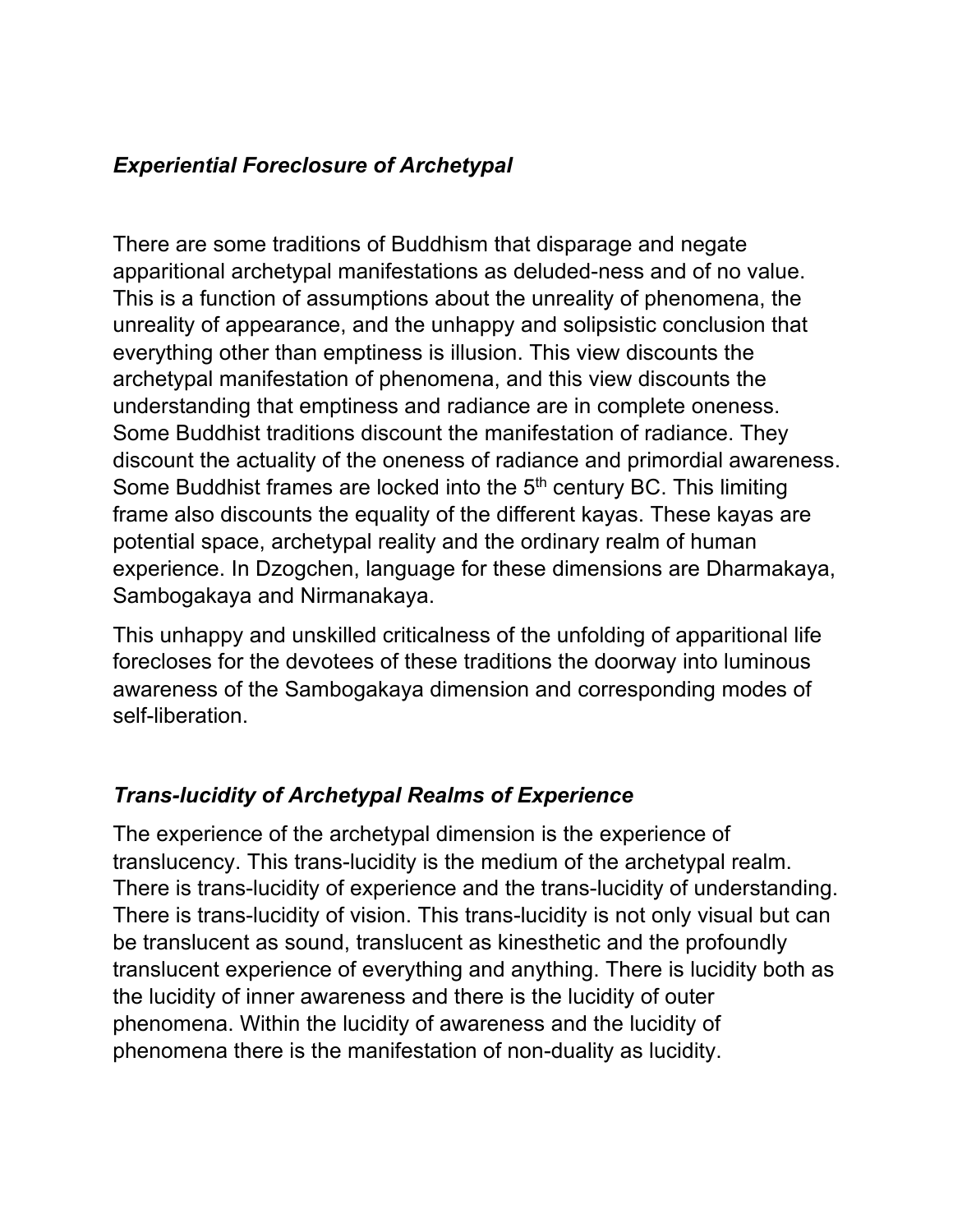Within the duality of awareness and phenomena the archetypal dimension manifest both within our mind and within our circumstance. Within the duality of awareness and phenomena there is the non-dual indivisibility of lucidity. The archetypal dimension manifests as lucid non-duality which is simultaneously manifesting the dualistic experience of the lucidity of awareness, the lucidity within and lucidity as phenomena.

# *Experiencing the Archetypal Manifestations*

## Mythological expression

There are numerous ways of experiencing the archetypal dimension. Dreams are the most ordinary and common manifestation of the archetypal manifestation. Another form is the mythological configurations of the gods and goddesses, and the mythologies of the deities and dakinis that are metaphors of archetypal configuration of the field. There are many mythological expressions of the archetypal energies and powers. These mythological expression reflect the various spiritual and cultural traditions. Some of these traditions are Indian, Tibetan, African, Chinese, Western Alchemical, Christian, Islamic, Jewish, Greek and Roman expressions and Native Americans to name only a few.

# *Astrological and Cosmological Expression*

Another powerful ancient expression of the archetypal dimension is the language and metaphors of planetary energies and corresponding astrological interpretation of the planetary fields and archetypal planetary configurations of energy and light. In astrological understanding the planetary energies are similar to the metaphorical archetypal gods and goddesses.

# *Contemporary Masters of Archetypal Understanding and Invocation*

An example of the mastery of both understanding and invocation of the archetypal realm is contemporary Brazilian Shaman Joao De deus. Joao has the capacity to invoke the archetypal dimension as Christian saints such as Francis Xavier, the ancient healers of Brazil. John of God visited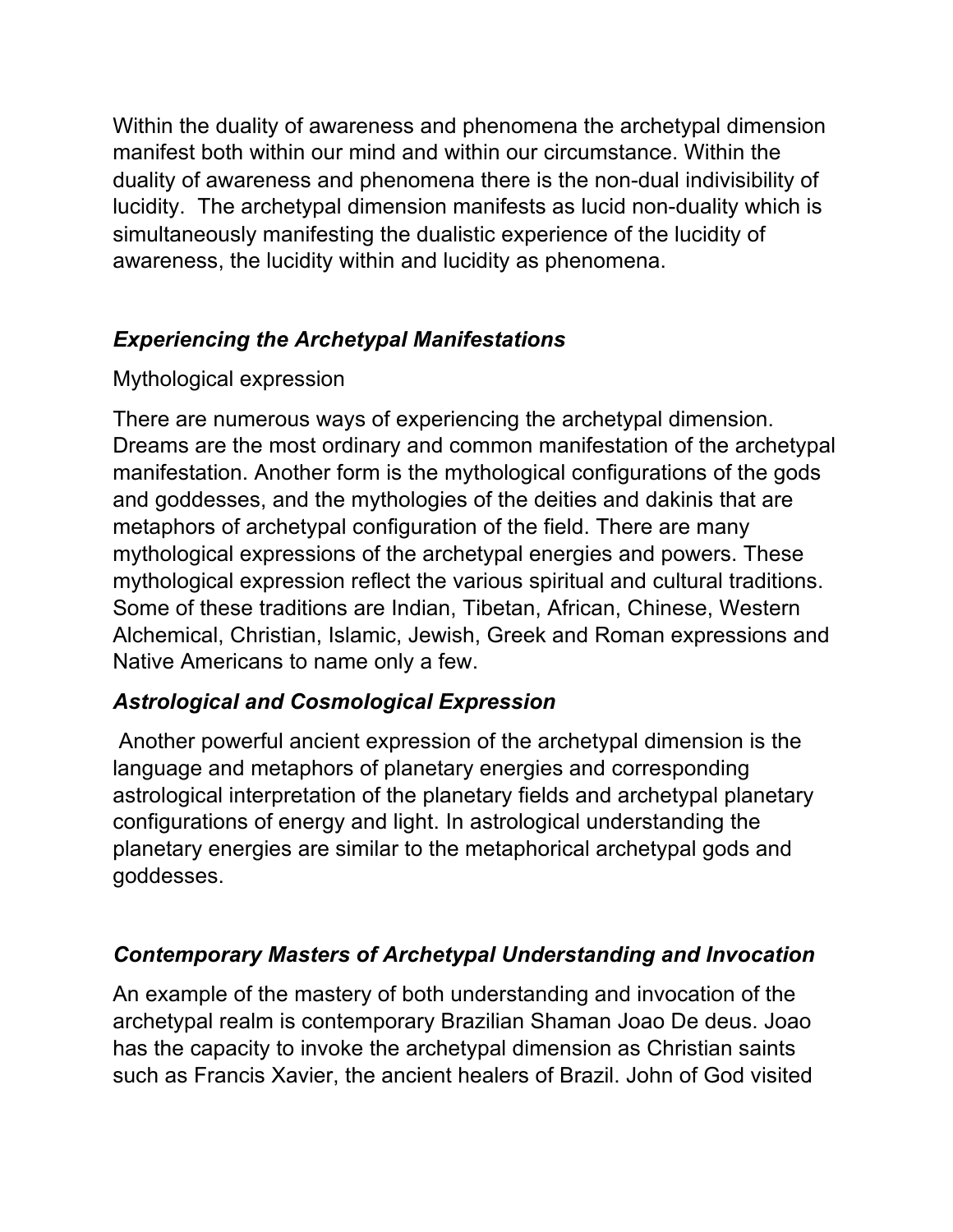and taught at the Washington Center for Consciousness Studies a number of years ago.

The master of Kashmir Shavism, Swami Muktananda had vast power to invoke the presence of the archetypal dimension. He was a master of invoking the primordial awareness.

In the realm of Taoism and Medical Qi Gong, Dr. Yan Xin is a master of the Tao healing archetypal dimension. Dr. Yan Xin also visited and taught at the Washington Center.

Chakrapani Ullal is the great contemporary master of understanding and the practice of the archetypal dimensions of Vedic astrology. His understanding manifests in his direct perceiving of the archetypal energy fields as described through the planetary metaphors. Besides his mastery of Jyotish Mati he has the subtle capacity to invoke the archetypal energies of archetypal realm. Chakrapani has taught often at The Washington Center.

Richard Tarnas the western astrologer has a mastery of understanding of the archetypal dimension of existence and its relation to time and circumstance. He is the author of the great text in archetypal cosmology named Psyche and Cosmos.

James Hillman is the archetypal psychoanalyst who elaborated Jung's archetypal psychology in a contemporary philosophical context.

Other contemporary masters of archetypal understanding and invocation are Tibetan Lamas such as: Lama Tharchin, Lama Norhla, Lama Wangdor, Namkai Norbu Rinpoche, Kungsang Dechen Lingpa, and Rigdzin Dorge. Many of these Lamas have taught at the Washington Center. Though their traditions are different, all these teachers have this capacity to bring forth the archetypal dimension into ordinary experience for the benefit of everyone.

## *The Three Dimensions of Primordial Awareness*

The archetypal realm is the intermediate area between ordinary life experience as Nirmanakaya and the pure potentiality, pure creativity of Dharmakaya. This archetypal realm should not be underestimated as this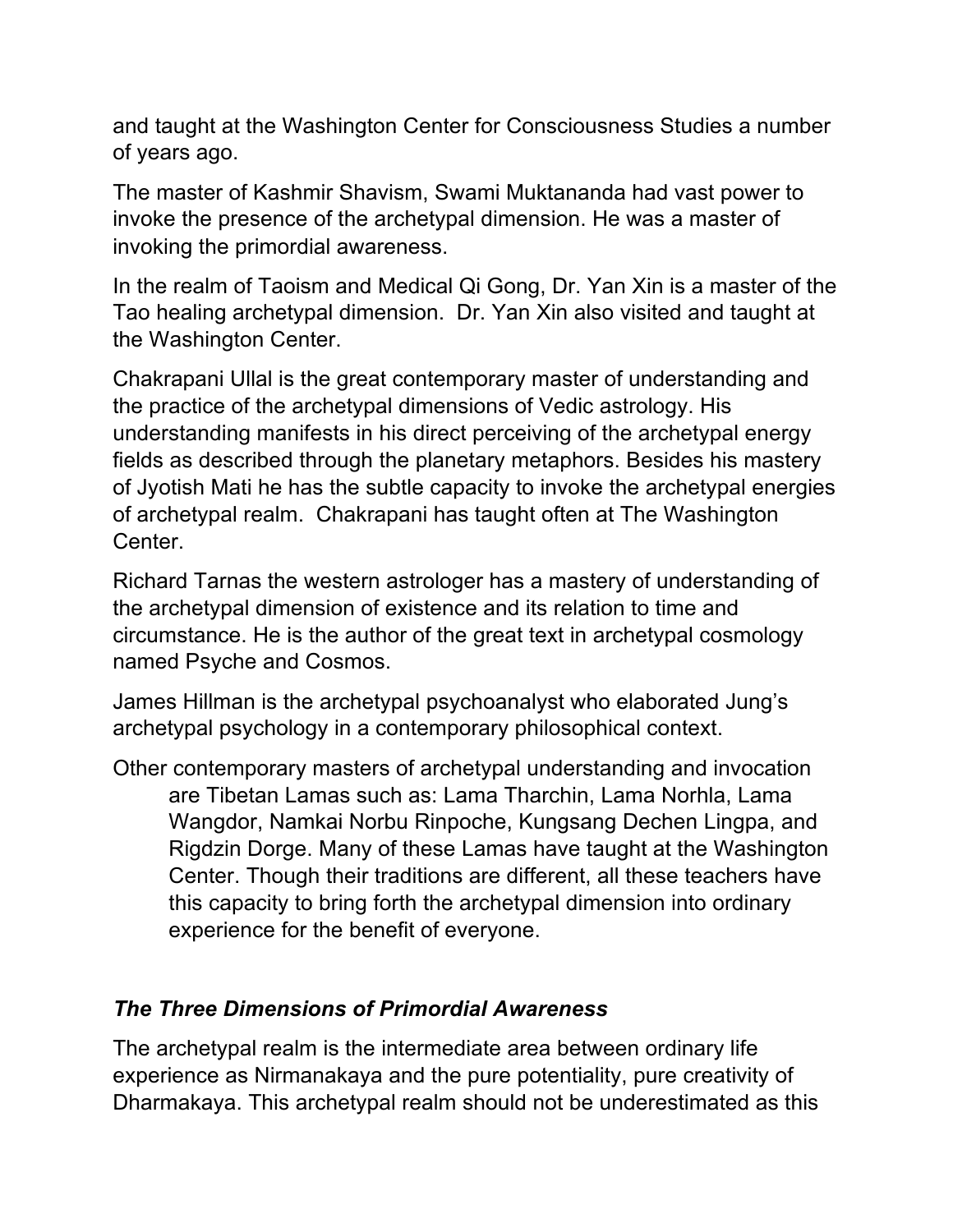cosmological dimension is often dismissed in contemporary life just as it was in early 5<sup>th</sup> century BC. Buddhism.

Contemporary people of this century and  $5<sup>th</sup>$  century BC. Buddhism see themselves as rational. This rationality is simply a rationalistic explanation for what they do not know, and do not experience. The rational mind is limited to mentalistic perception. As St. Thomas Aquinas said 'whatever is received is received according to the mind of the receiver.' And he also said that which you do not have, you cannot give.

The Sambogakaya archetypal dimension both greatly influences and manifest our ordinary reality of our living world which is called the Nirmanakaya dimension in Dzogchen. To have knowledge and skill in invoking the archetypal dimension is be able to bring forth positive elements of the Sambogakaya archetypal dimension into the realm of our ordinary life and circumstances of the Nirmanakaya. The Sambogakaya can infuse the Nirmanakaya. The archetypal can infuse and illuminate our minds and our embodiment. The body is the medium of the field.

## *Ordinary Experience as Archetypal In Origin*

The most straightforward and obvious experience is the experience of the field of awareness within our ordinary life situation and life circumstances of our immediate life. There is a more subtle luminous field that is holding and manifesting this field of ordinary life experience and this more primordial field is the field of the archetypal dimension. The archetypal field is manifesting as the radiance of subtle energy, subtle radiance light and open luminous spaciousness as the trans-lucid fields that permeates and manifests our personal experience and circumstances. In the language of phenomenological Dzogchen this is the Sambogakaya dimension. The trans-lucid fields and fields of radiance manifest the Nirmanakaya dimension of ordinary life circumstance and ordinary life situations. There are no hard lines between these living dimensions of primordial awareness. They are non-dualistic and yet distinctly different manifestations. They are in total oneness and yet completely differentiated. They are exactly the same yet experientially different. Primordial Awareness is multidimensional and infinite in its horizons.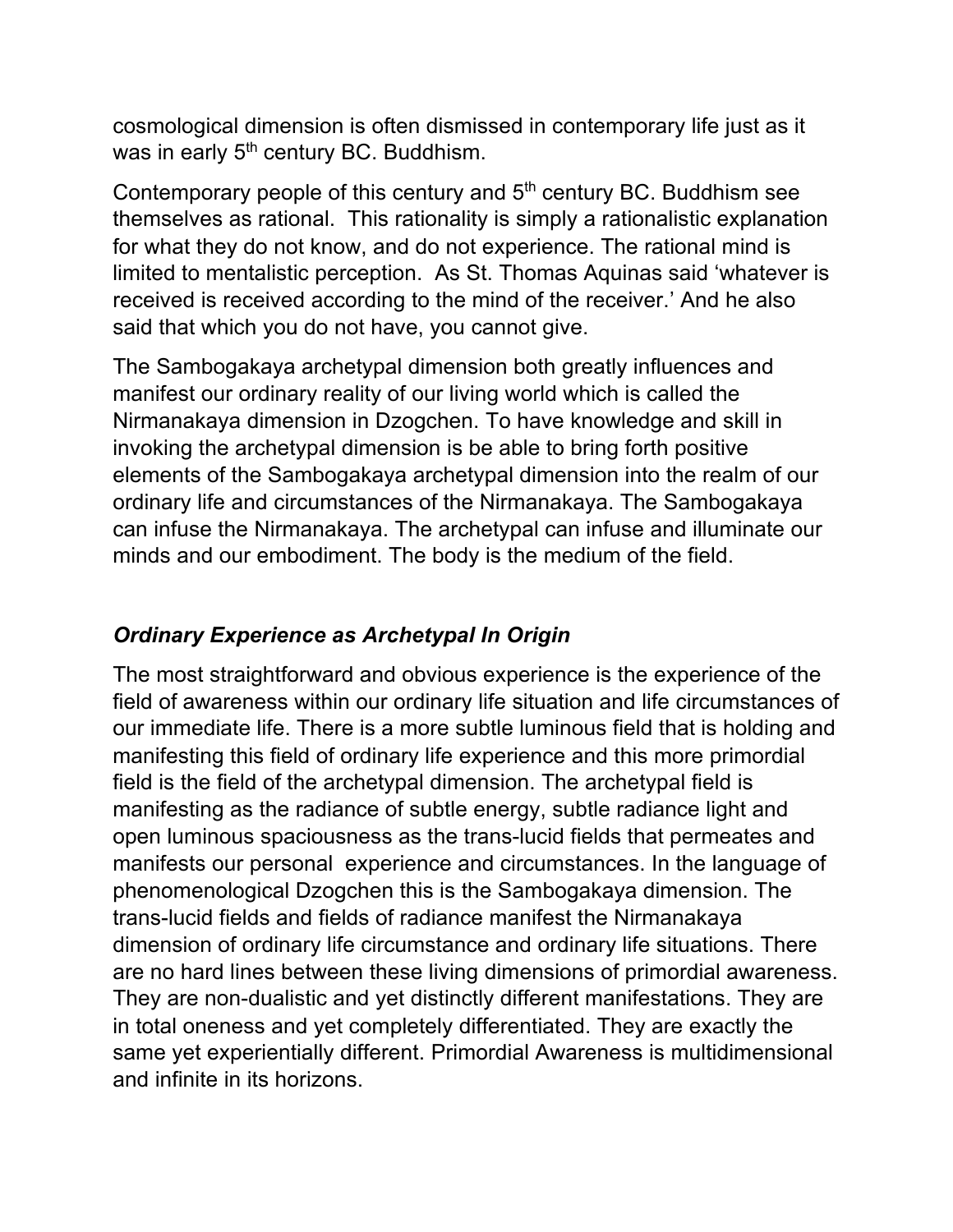Beyond the archetypal Sambogakaya dimension is ground awareness or primordial awareness or Dharmakaya dimenson. This dimension is timelessness, pure no-thingness that creates everything and anything. This ground awareness is total purity, total pure openness, unbound spaciousness and untamed luminous radiance, clear light becoming everything and anything. This primordial dimension self-manifests as everything and anything. In this way the universe is pantheistic.

# *Luminosity of Knower and Luminosity of Known*

We are able to experience our unfolding life circumstance and unfolding life situation as light and as the radiance of primordial awareness. Our illuminated knowing directly knows the luminosity of phenomena. The luminosity of awareness experiences the innate luminosity of phenomena. The luminosity of our own awareness allows us to penetrate and experience the luminosity within, and as phenomena. The luminous purity of our own awareness allows us to experience the luminous purity of pervasive phenomena.

# *The Three Dimensions of Knowing of the Knower*

Our own awareness is embodied. Our own personal awareness is contained in body and mind. Contained in time, our personal awareness is the very same primordial awareness that manifests everything and anything.

Our personal knowingness is a function of the Nirmanakaya dimension and so we can know the Nirmanakaya realm. This is the realm of ordinary reality of our life world. Our personal awareness is the archetypal awareness of Sambogakaya realm, and so we can know the archetypal dimension of existing-ness. We can know the Sambogakaya realm since we are personal Sambogkaya knowingness. Our personal awareness knowingness is archetypal and our knowingness is the very same energies and light that we experience in and as the Sambogakaya dimension.

Our freedom and capacity for luminous knowing, luminous movement and luminous action is much more subtle and refined in, and as the archetypal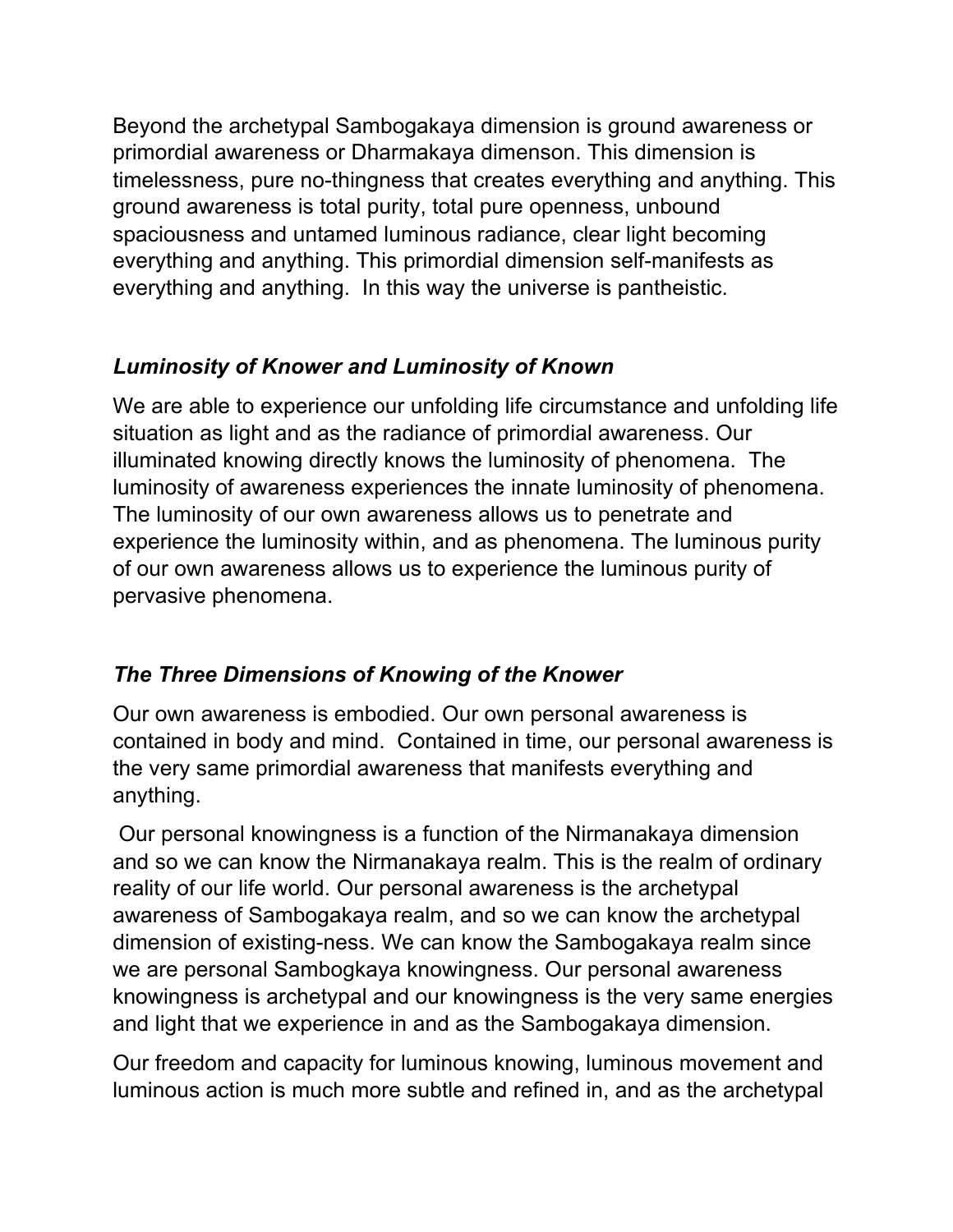dimension. For our personal awareness there is less determination and less fixated concrete physical formulation within our dimension of Being as the realm of light and energy field configurations. There is more spaciousness and subtle freedom of movement for self-liberation in the archetypal realm.

As we are ground awareness or Dharmakaya knowingness there is no subject and no otherness. We are only pure awareness. We are pure potentiality. We are vast stillness and the movement that brings forth the Sambogakaya dimension and Nirmanakaya dimension simultaneously. We are this the dimension of Being that is not yet a being. You and I are in potentiality and are Being becoming beings in time. As primordial awareness, we are Being and yet we are not yet a being. We are Being and we are a beings in potentiality.

Being in potentiality means you are Being in potentiality. Is not that amazing! In Dharmakaya or ground awareness you are Being in potentiality. In the archetypal dimension you are becoming being in actuality. And in Nirmanakaya you are a being in actuality. In simultaneousness of knowing all three dimensions you are sequentially Being that is not yet a being, and then you are becoming a being in actuality, and then you are a being in actuality. Being a being in potentiality means you are not yet in actuality. Nevertheless Being a being in potentiality is the actuality of Being a being in potentiality. This means you are existing in potentiality as the potentiality of your very being. This is existence in potentiality, and the actuality of potentiality. This is not just any potentiality like an open space where anything and everything can fill in, rather this is the actuality of your potentiality. Is not this amazing. This is the understanding of the great Dzogchen master Longchenpa. To understand this description of is to understand the actuality of your potentiality of self-liberation from the very beginning-less beginning.

## *The Time Dimension of the Kayas*

There is the dimension of time as the ordinary reality of Nirmanakaya. There is the dimension of time of archetypal reality, the Sambogakaya dimension. There is the dimension of timeless awareness as Dharmakaya,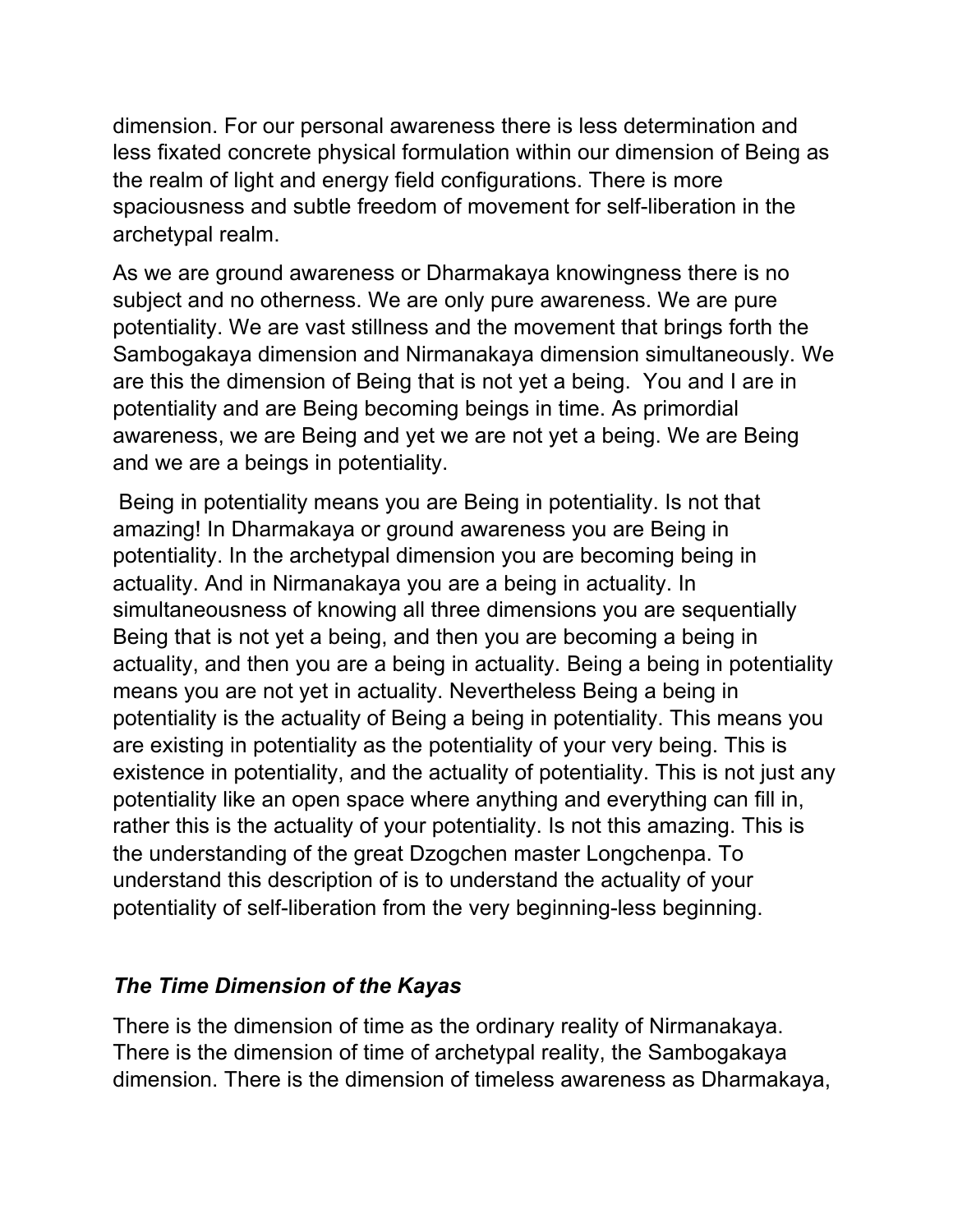pure potentiality. This Dharmakaya dimension of timeless awareness is beyond time yet manifests time.

# *Function*

In the realm of mind alone we are the function of mind's mentalistic knowing. In the realm of Nirmanakaya we are the function of Nirmanakaya embodied knowing of ordinary reality. In the realm of Sambogakaya we are the function of archetypal knowing of the realm of Sambogakaya. In the realm of Dharmakaya we are in the realm of knowing not as an entity but as the pure potentiality of the ground awareness.

To know directly the dimensions of the kayas we must be in the realm of the specific kaya to have the knowing of that specific kaya. To know directly the archetypal dimension, we must be located in the Sambogakaya realm. The experiential dissociation between the kayas must be dissolved in order to experience simultaneously the multidimensionality of the kayas. We can actually experience all three kaya's simultaneously. We as knower can experience all three forms of knowing simultaneously. We can experience all three dimensions simultaneously. Our knowing within the three dimensions of awareness is possible. We can also be limited to only to the Nirmanakaya experience and be foreclosed to Sambogakaya and Dharmakaya experience.

Knowing the kaya from mentalistic mind alone is not the experiential knowledge of the kaya. Mentalistic knowledge is not the experiential knowledge of the Sambogakaya. Mentalistic knowledge is not the embodied experience of the Sambogakaya. Mentalistic knowledge is not direct knowingness. Mentalistic meditated knowledge gives us conceptual knowledge and information.

## *Dissociation*

There is a natural dissociation that developmentally unfolds between the mind and Nirmanakaya, between Nirmanakaya and Sambogakaya, and between Sambogakaya and Dharmakaya. The liberating process of embodiment unfolds by the embodiment of mind within awareness. As this unfolds, there is the embodiment of Nirmanakaya field of awareness which can then open into the embodiment of Sambogakaya awareness field. And as the unfolding continues one can embody the Dharmakaya awareness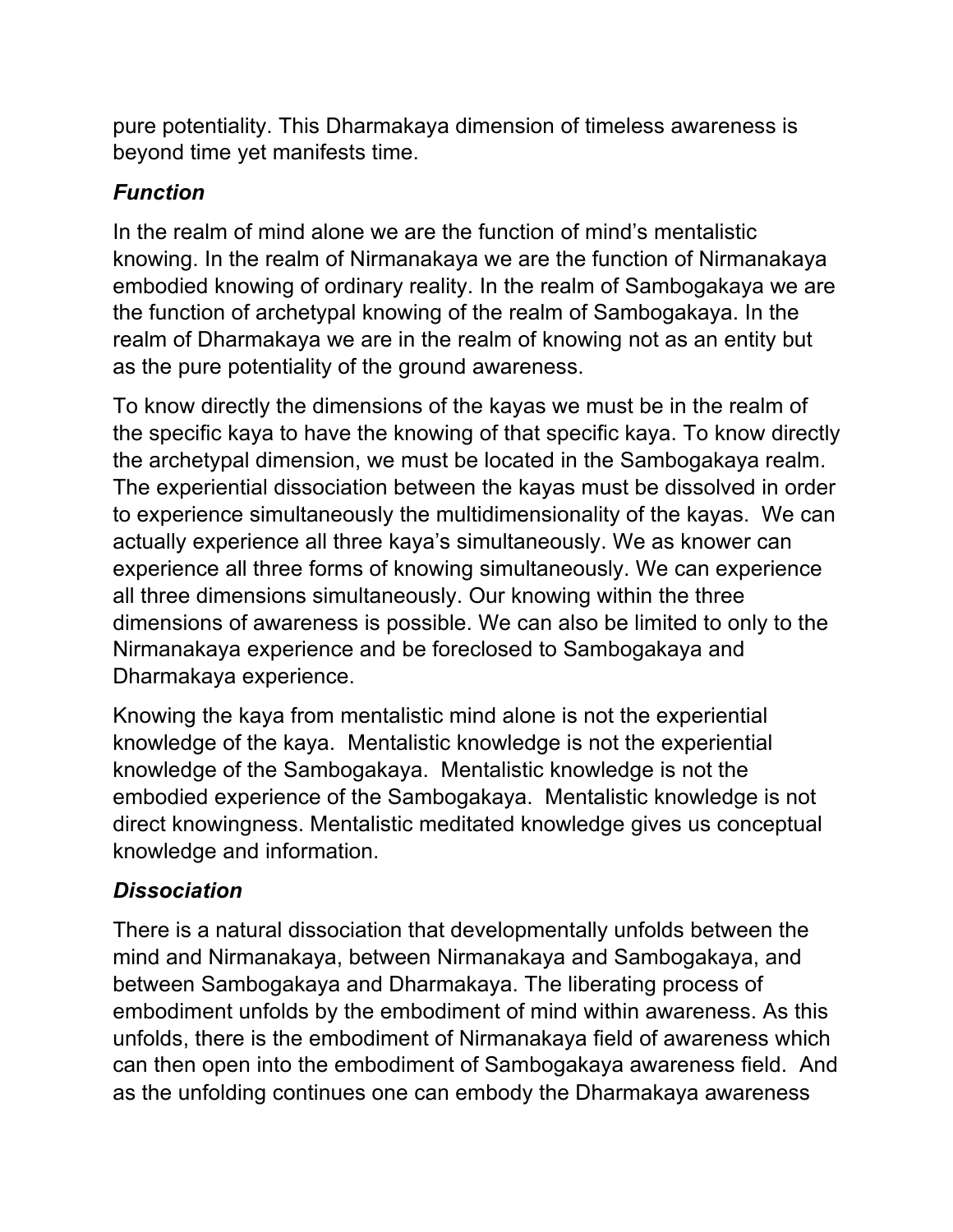field. Dissociation may be cut through and be dissolved either step by step or in the totality of the immediacy of the moment.

## *Self-Liberation*

The process of self-liberation is the process of embodiment of the kayas. The embodiment process can unfold dimension by dimension. The first embodiment may be the embodiment of primordial awareness embodied as Nirmanakaya. Then there may be the embodiment of awareness as Sambogakaya. And then the embodiment of awareness as Dharmakaya. Through embodiment, all three kayas may be experienced simultaneously. Liberation is an embodiment process, the process of the embodiment of awareness, the luminous dimensions of awareness.

In the unfolding process of embodiment the dissociative boundaries between the different realms become thin and there is a permeable boundary between the different kayas, the different dimensions. The Dharmakaya infuses the Sambogakaya and the Sambogakaya infuses the Nirmanakaya.

The capacity to experience the different dimensions both singularly and all three simultaneously happens. Moreover, in knowing these different dimensions of awareness, this knowingness leads to the deepening of the embodiment of the awareness field and the different field manifestations of the dimensions of primordial awareness.

This embodiment of different dimensions is self-liberation. The embodiment process is the embodiment of the immanence of existence. By our experiencing the Sambogakaya and Dharmakaya dimensions we are embodying directly timeless awareness within time. Within the field of awareness, these different dimensions exist in cohesiveness.

## *The Power of Invocation of the Archetypal Dimension and Dimension of Pure Potentiality*

The power of invocation is the power to bring forth the archetypal field of the Sambogakaya dimension into our Nirmanakaya dimension of our life world. The bringing forth of the implicate archetypal luminous configurations and integrating them into our ordinary experience as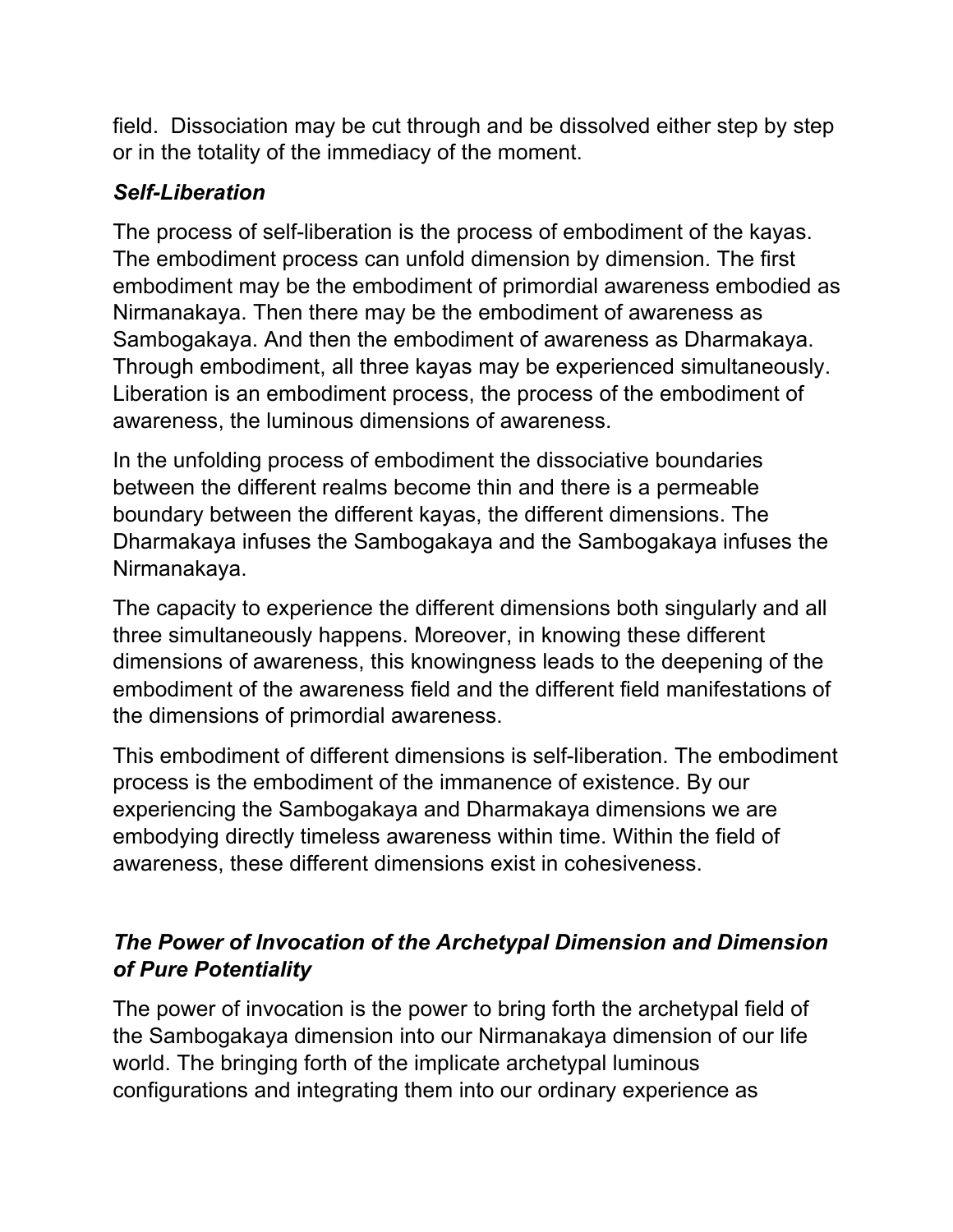Nirmanakaya is a powerful and transformative experience. This experience is protective as well as beneficently liberating. The benevolent and fierce archetypal energies can reorganize prevalent archetypal configurations that are both disturbing and disintegrating. The capacity to bring forth the archetypal field into our life world is an amazing capacity. This capacity is completely natural and these capacities are the very nature of our awareness. In this skillful undertaking the Sambogakaya archetypal dimension is integrated or blended into the Nirmanakaya of ordinary life world.

## *Drama of Invocation: Knowing as Multi- Dimensional*

This power of invocation of the archetypal dimension within our embodiment is the experience of the personification of the light, the personification of the energy and the personification of the configurations of the luminous fields of form. The archetypal field infuses the mind and the body. We embody the dimensions within our person and within our circumstances and within the events of life. Much of the power of invocation is shamanistic in origin. Even the Tibetan invocations are shamanistic in origin. The drama of invocation involves the capacity to experience timeless awareness in time. So in praxis the person enters into the field of awareness and descends into the timeless dimension and within the depth of timelessness arises the archetypal dimension and the archetypal configurations can be expanded into time and circumstances of times. Within this experience the person sustains and maintains both the experience of timeless awareness and time simultaneously

The power of invocation is a function of our awareness to enter the kaya of Sambogakaya or kaya of Dharmakaya. The doorway is most direct through timeless awareness and at the same time being in ordinary time. The person is simultaneously within Nirmanakaya time, Sambogakaya time and Dharmakaya timelessness.

The archetypal dimensions and Dharmakaya dimension can infuse our life and our thoughts, our affects, our sensations, our imaginal capacity, our realm of symbolic thinking. These dimensions empower us and are the essence of the dynamic awareness empowerment.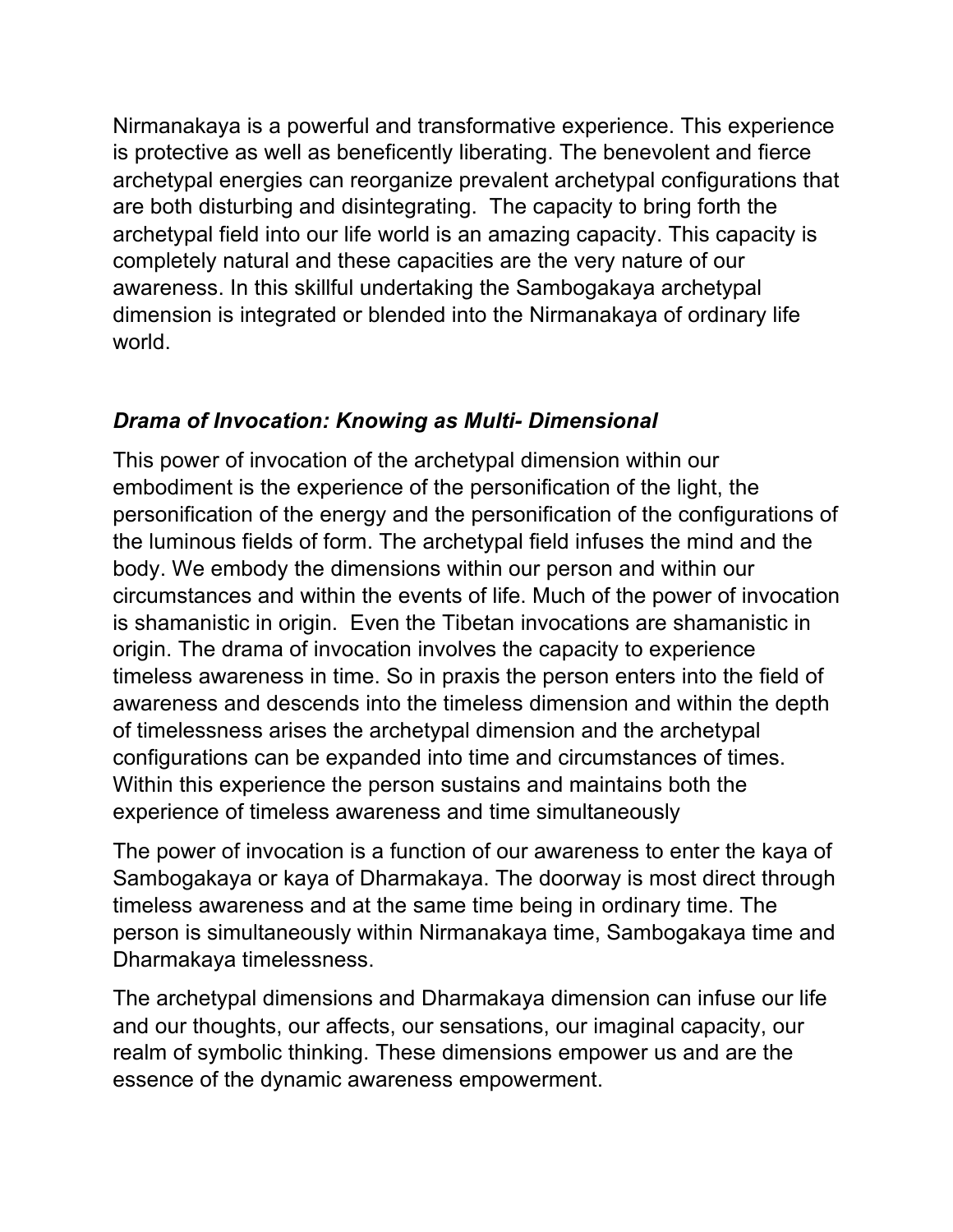In many different traditions, the lama, the shaman, the brahman, the priest may present empowerments. These empowerments are not presenting within us something new that was not there before. These empowerments are openings and transmissions through the dissociative boundaries between the kayas and our mind and our awareness. These empowerments bring forth the experience that is already present but not experientially known within us. The action of empowerment is the power of invocation and bringing forth the archetypal fields within one's self and others. Ultimately all empowerments are self-empowerments. Our own innermost luminous awareness participates directly in these dramas of invocation. These empowerment dramas will affect the awakening of the archetypal and ground awareness dimensions within us and others.

## *Self-Agency as Invocation Power*

The sense of self agency goes beyond mental intentionality as in a mental good intention. The person is accessing the different dimensions of their own awareness field in its multidimensionality going beyond the mental intention. Agency can be a function of mind alone, agency can be a function of awareness, agency can be a function of the field of awareness as Nirmanakaya, agency can be a function of field of awareness as Sambogakaya, and agency can be a function of the field as pure Dharmakaya. The sense of agency can arise from timeless awareness and enter time. The sense of agency can reflect the archetypal dimension as the archetypal agency, which is present in the archetypal dimension. The sense of agency can be attuned to the Dharmakaya of pure potentiality. The sense of Dharmakaya agency is the experience of unbound selfmanifestation of primordial awareness.

One more time! The sense of agency of Dharmakaya is the experience of unbound self-manifestation of primordial ground awareness.

#### *Jyotish Mati:* Illumination of Awareness Field

There is a particular skill for entering into the experience of the translucidity of archetypal manifestations with both understanding and comprehension and this is call Jyotish Mati. This Jyotish Mati is the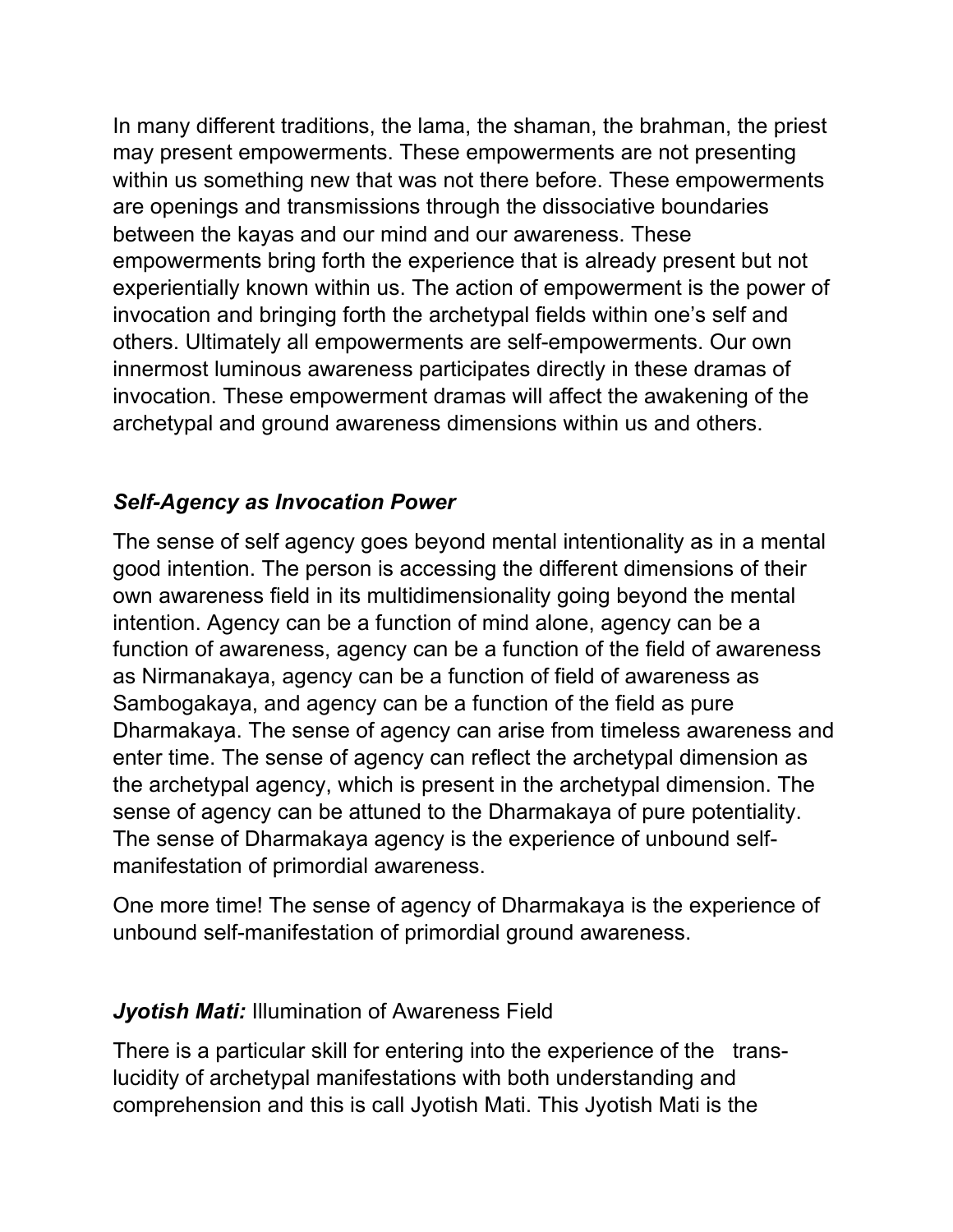perceptual skill of perceiving directly into the archetypal manifestations both in circumstances, dreams, and astrological text. This skill is both a giveness for some people and can be deepened by meditative practice. Jyotish Mati is a form of gnosis or direct perception. Jyotish Mati is knowing the light within phenomena as the light. Jyotish Mati is a skill necessary if one is to be skilled astrologer who actually perceives what he or she is describing and elaborating. The astrological text manifests this translucidity within the consultation. The consultation is a relational trans-lucid experience for both the astrologer and the person in consultation.

Although the understanding about Jyotish Mati arises out of Vedic astrological tradition, Jyotish Mati is an archetypal relational skill and this Jyotish Mati skill is useful for any person working within the archetypal dimension of experience. To cultivate this skill of Jyotish Mati, a person must learn to gaze within the field of luminous awareness of awareness. The person must learn to experience the luminosity of ordinary phenomena. Because they experience the light of their own awareness, a person can experience the luminosity of phenomena. The skill is not only for astrologer but everyone who wishes to experience the pure luminosity of all phenomena.

When a person can experience the purity of their own awareness, the path is open for the person to experience the luminous purity of all phenomena. This purity is the lucidity within phenomena. And from within this dimension of awareness the dimension of the archetypal begins to manifest and the person can gaze into the archetypal manifestation from the place of the trans-lucidity of awareness. Finally a person can attune themselves to the foundational dimension of pure potentiality and can experience the actual manifestation of the phenomenological attunement to the pure potentiality, the pure no-thingness that is manifesting everything and anything.

Jyotish Mati is a metaphor for human knowingness in its multidimensionality. Jyotish Mati is an emphasis on Nirmanakaya, Sambogakaya and Dharmakaya intertwining. Our knowingness as Jyotish Mati is knowing the three dimensions of existing-ness simultaneously. Unhappily, most often our knowingness is existentially limited to the Nirmanakaya dimension of ordinary reality. Most often the realm of Sambogakaya and Dharmakaya are foreclosed experientially. For many if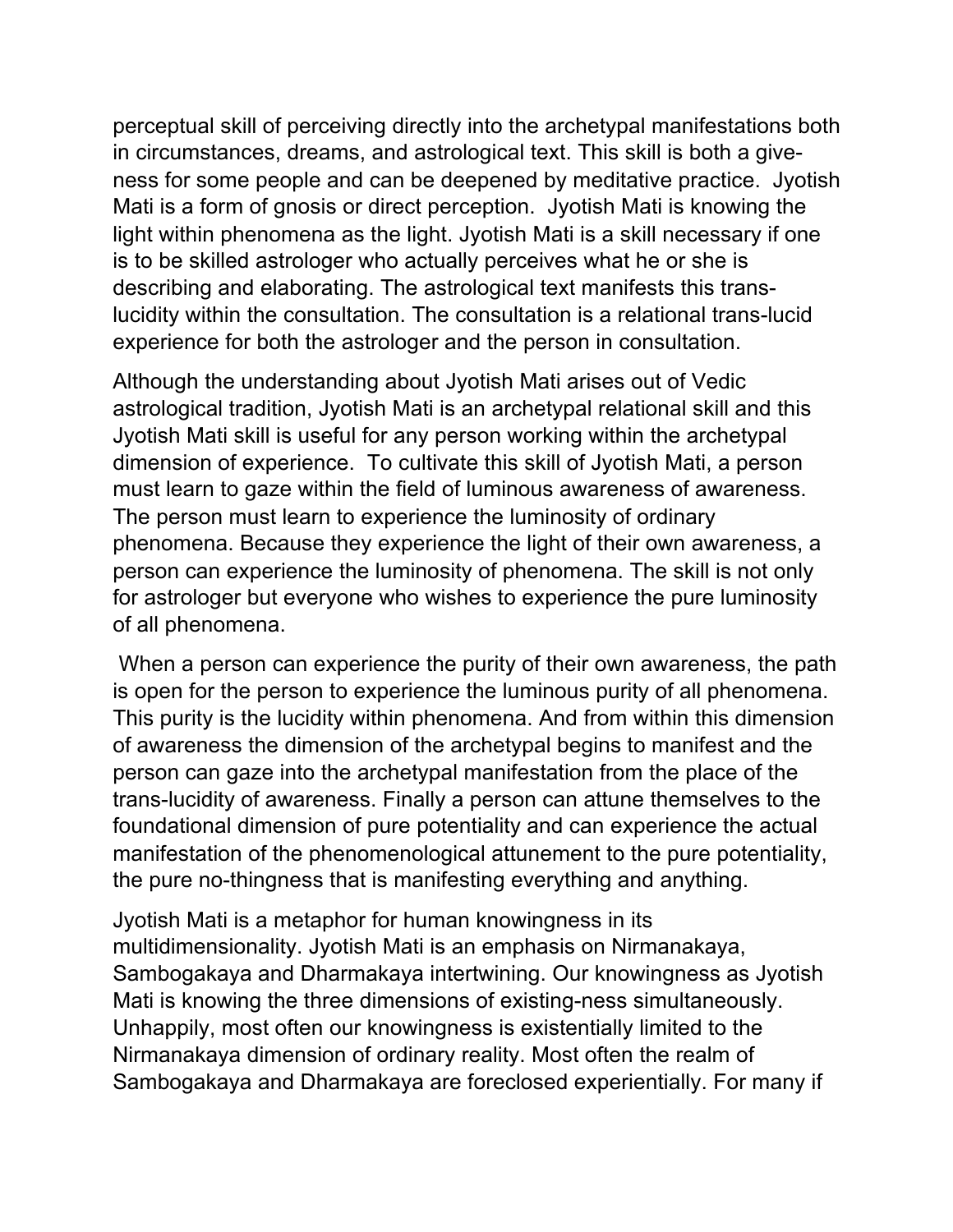not most, these dimensions are not matters of experience but of belief. Of course as Descartes knew belief and doubt always go together.

## *Lucidity of Phenomena*

It is liberating to know and experience the lucidity within all phenomena. There is light within phenomena as well as lucidity within the personal awareness. A skilled person may perceive the luminosity of phenomena since they experience the light of their own awareness. The light of their own awareness is meeting and penetrating the light within phenomena. Ultimately the light of primordial awareness is manifesting both the light of phenomena and as well as the light of the knower of the phenomena. As the text Yeshe Lama the great handbook of Dzogchen declares the inner field meets the outer field. The inner field of light meets the outer field of light. The great Dzogchen master Dudjom Lingpa says that Dzogchen is the training to experience the luminous purity of all phenomena. Pure vision is to experience the purity of all the dimensions of pure phenomena. All of the kayas are pure luminosity.

This lucidity is completely pervasive in all three dimension or three kayas of existing-ness. There is the lucidity of Nirmanakaya, the lucidity of Sambogakaya and the lucidity of Dharmakaya dimension of existence.

# *Vast Potential of Timeless Awareness*

The praxis of contemplative awareness suggests that when we are able and willing to experience the field of Being within whatever we are experiencing as the field of being, self-liberation happens. As we abide within the field of potential space of primordial awareness we come to know directly the vast potential of timeless awareness within us and around us. In the present and open moment of awareness, experiencing the purity of awareness, there can be opening of the vortices of the archetypal dimension of pure potentiality. The archetypal opens as the experience of open awareness, and awareness itself opens unto the depth and breathe of timeless awareness.

This realm of timeless awareness is known as the Dharmakaya or ground awareness in phenomenological Dzogchen. It is important not to think that these dimensions are experientially distant from each other. These kayas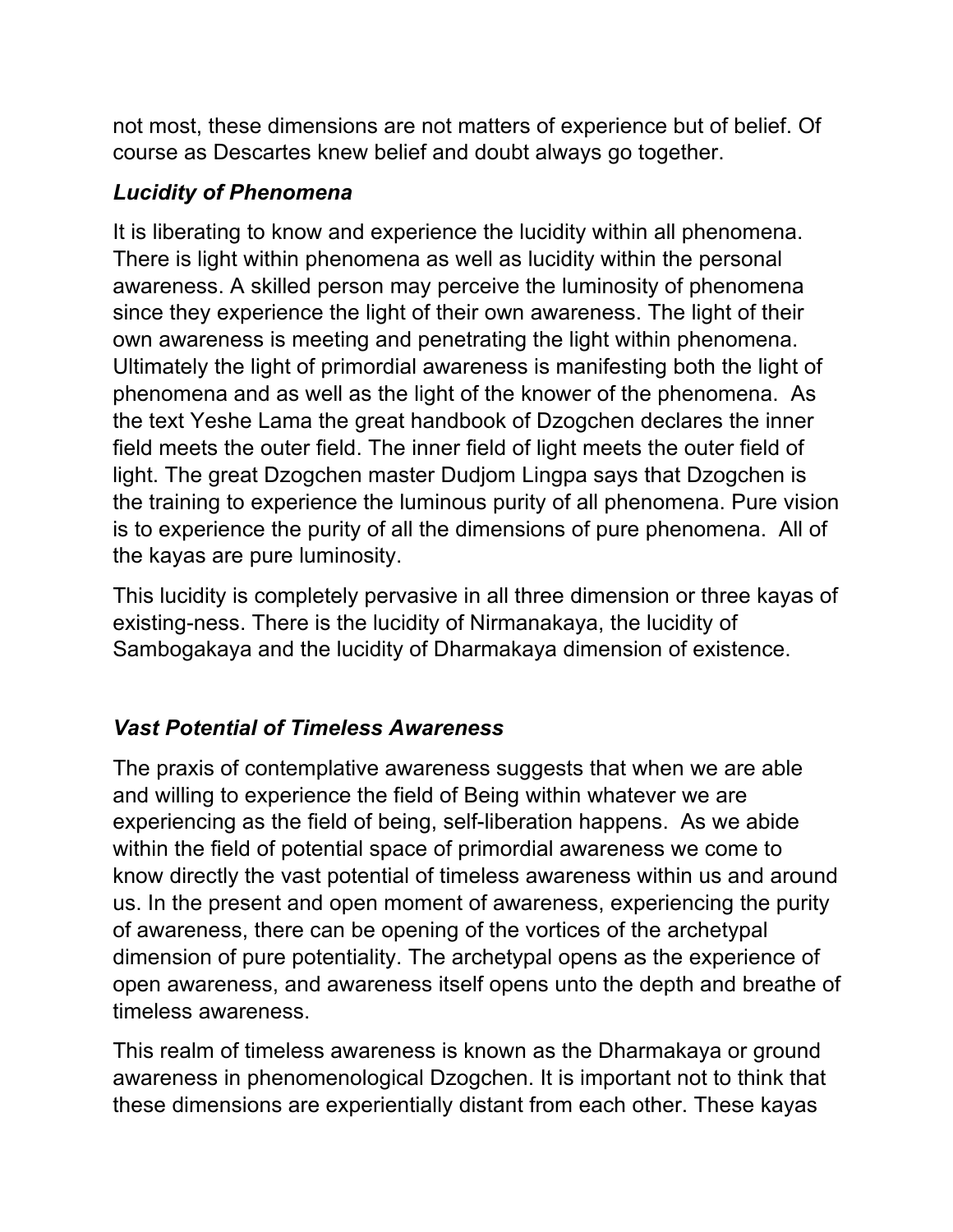are in non-duality within the duality of the difference of these dimensions. These dimensions are totally indivisible and yet distinct. So we may have access to these different dimensions of awareness since we are these different dimensions here and now. We are these different dimensions of timeless awareness in time. When a person is exquisitely sensitive they can experience through one kaya the other kayas in direct resonance and perception. A person can feel through one kaya into the other two kayas. Through the duality of the kayas the person can enter the non-duality of the kayas.

#### *Timeless Awareness through the Present Moment*

Our present moment is open into the depth and breathe of timeless awareness. Timeless awareness is the essence of our human awareness. Timeless awareness manifests in time. As human person we can be in timeless awareness and time simultaneously. Timeless awareness unfolding into time is the dramatic vibrational luminous manifestation of the archetypal configurations becoming in time. You and I have the capacity to enter timeless awareness and experience the unfolding of the manifestation of the archetypal forms and energies. By being in timeless awareness and time, we can know directly the archetypal dimension and its unfolding manifestation. We will be in archetypal time. By being in archetypal time and archetypal knowing within such knowing we can move and act within the archetypal Sambogakaya realm. Moreover we can invoke and bring forth the infusion of the archetypal Sambogakya realm into the Nirmanakaya realm of ordinary life world.

#### *Awareness and the Different Dimensions of Time*

There are four times. There is the time of the present moment, there is the time of the past, and there is the time of the future. And there is a fourth time which is timeless awareness. When a person is in timeless awareness in time, a person can extend the light of awareness into the present moment of a person, and the person can extend the light of awareness into the past time of a person, and the person can extend the light of timeless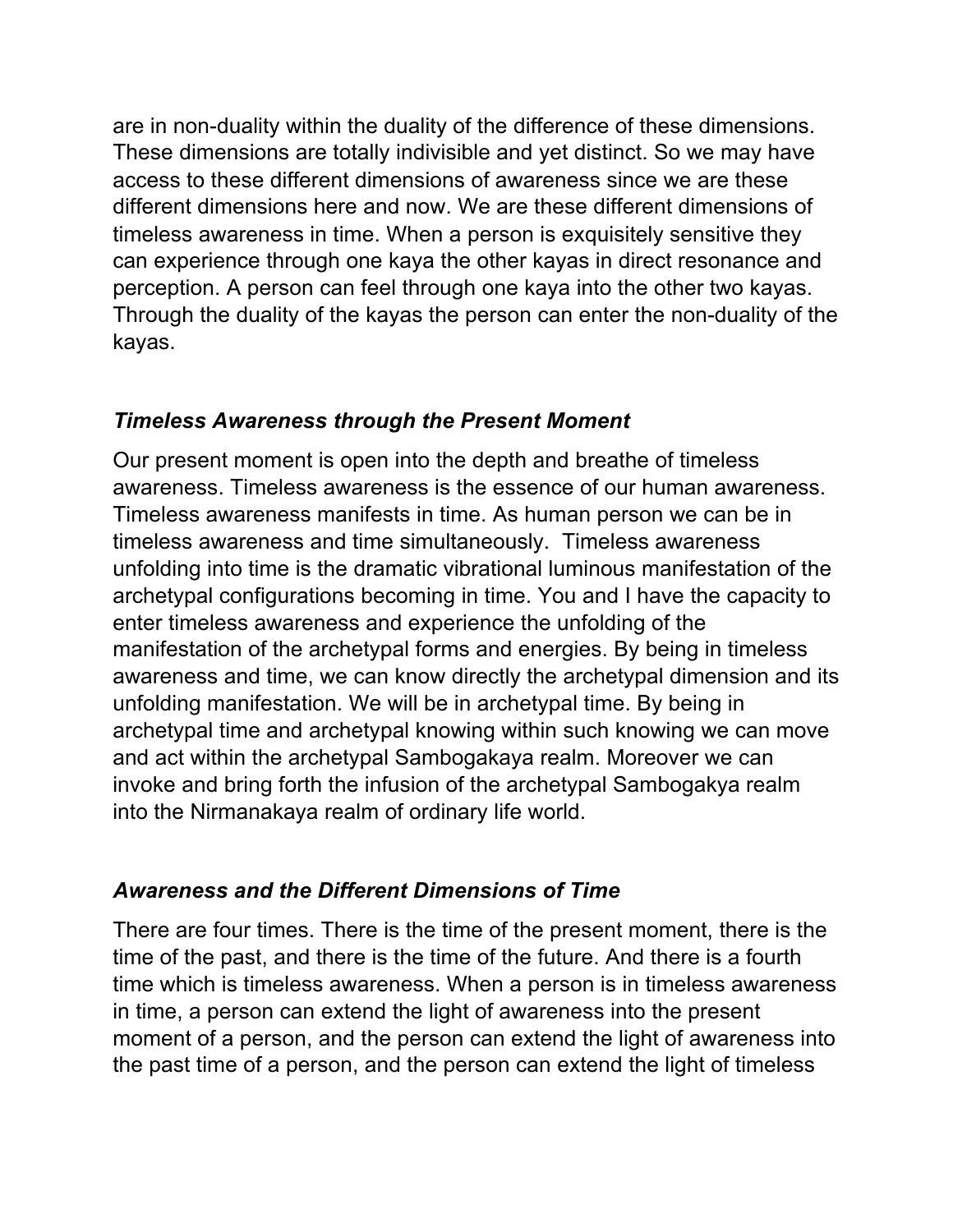awareness into future time of person. The great Tibetan Dzogchen master Yang Thang Rinpoche described this capacity as absolute compassion.

### *The Time Dimension of the Kayas: Another Time Dimension*

There is the dimension of time of ordinary reality of Nirmanakaya. There is the dimension of time of the Sambogakaya realm, archetypal time. And there is the timeless dimension of Dharmakaya or ground awareness. This is timeless awareness is beyond time.

# *The Felt Sense of Archetypal Experience*

The felt sense of the archetypal experience is focal in the experiential understanding of the various manifestations of the archetypal dimension. The felt sense of the experience of the phenomenological luminous manifestation of the ordinary situation, the luminous felt sense of the archetypal situation in the direct knowing of the appearing of the archetypal luminous energy.

This may also include the felt sense of the astrological interpretations that are being made during the astrological consultation. The felt sense can arise from the experience of the immediacy of the situation and the immediacy of the metaphorical interpretation. The felt sense can arise from the experience of the archetypal expression as the metaphorical planetary energies and planetary fields. The cosmological energetic dimension is interpreted through the language of the metaphorical astrological configurations and meaning.

# *Awareness Gnosis and Mind Gnosis*

The great master of Phenomenological Dzogchen during the  $11<sup>th</sup>$  century Rongzom Chokyi Zangpo spoke about the different dimensions of gnosis, the different dimensions of direct knowingness. There is gnosis of awareness which is the direct knowing of awareness of Being, the direct knowing of indivisibleness, and the direct knowing within duality as nonduality.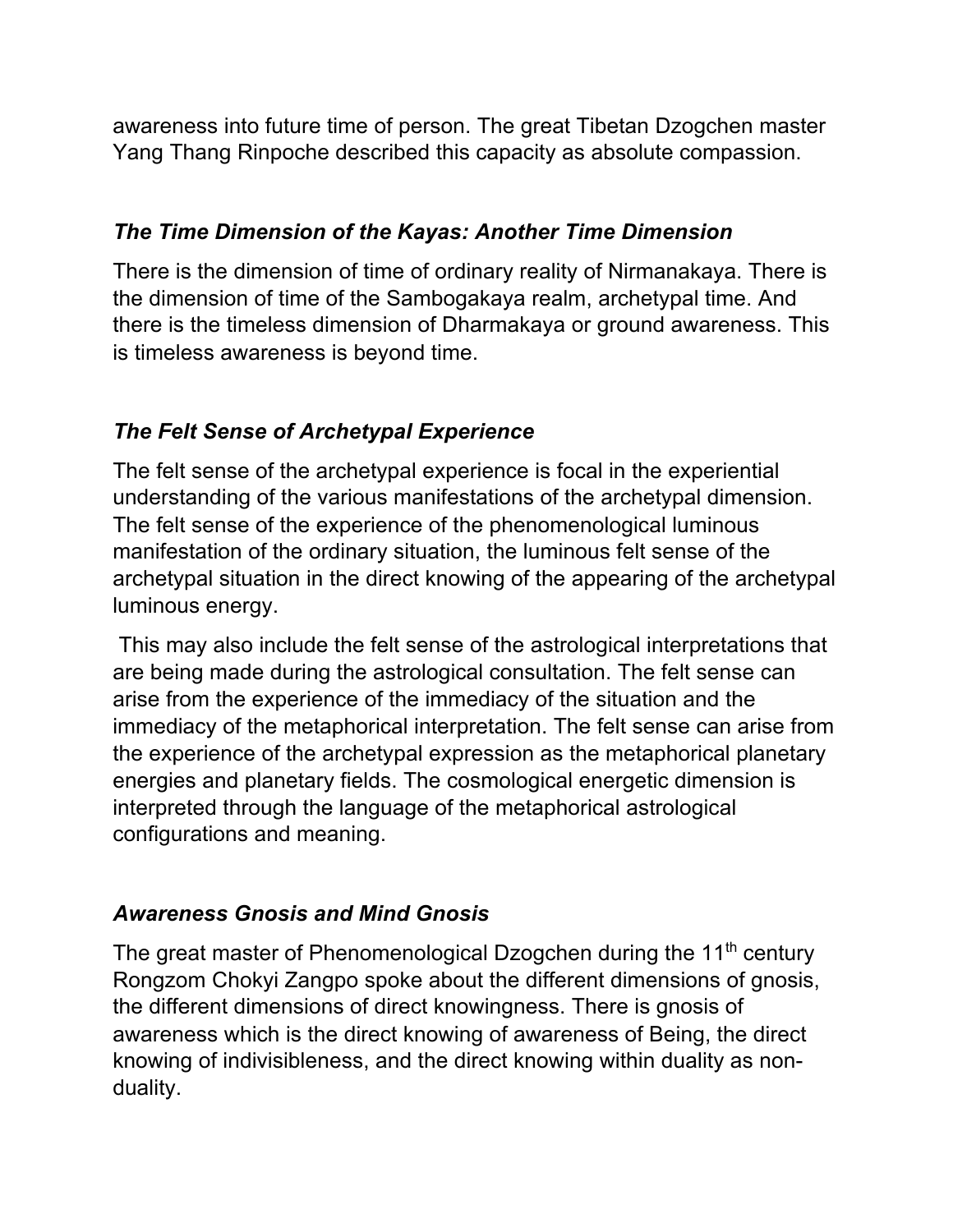He also spoke about gnosis of the mind. Now there is the knowing of mind which knows beings and forms. The knowing of the mind knows duality, knows difference. Now when the knower knows both within mind and both within awareness something amazingly happens.

The gnosis of awareness enters union with the knowing of mind. The gnosis of awareness infuses the knowing of mind, so there arises direct perception both as primordial awareness and through the mind as vehicle of primordial awareness. The gnosis of mind arises out of the union of mind and awareness, the mysterious conjunctio to use Jung's language. This union of gnosis of mind and gnosis of awareness opens for us the experience non-duality within the duality of the different dimensions of human existing-ness. Within duality of the different dimension non-duality is experienced.

# *Felt Sense*

From within the felt sense of the situation, the felt sense of the archetypal manifestations can be felt, and experientially the archetypal configurations can be made explicit. In the explicitness of the experience the deeper implicit archetypal energies of a person become known and provide a more dimensional understanding of our own self and our life context. This unfolding process is the unfolding of our experience of the archetypal configuration within the corresponding implicit energy becoming explicit, and the implicit meaning becoming more explicitly meaning full.

Within this unfolding context existential choice becomes possible. Potential space becomes present. From the innermost place of timeless awareness action becomes possible in time. Timeless awareness is the sea of potentiality, indeterminate and unbound creativity.

# *Luminous Energy and Meaning*

In archetypal work, the work is both luminous energy and luminous meaning. There is the constant interplay between energy and meaning between the felt sense and signification. This experiencing of energy, meaning and Being are intertwined in the archetypal experience. This knowing reflects the complete union of mind and awareness. This knowing reflects the union of form and Being. This means through a being, a being knows Being. This being may be one's own being or the being of another.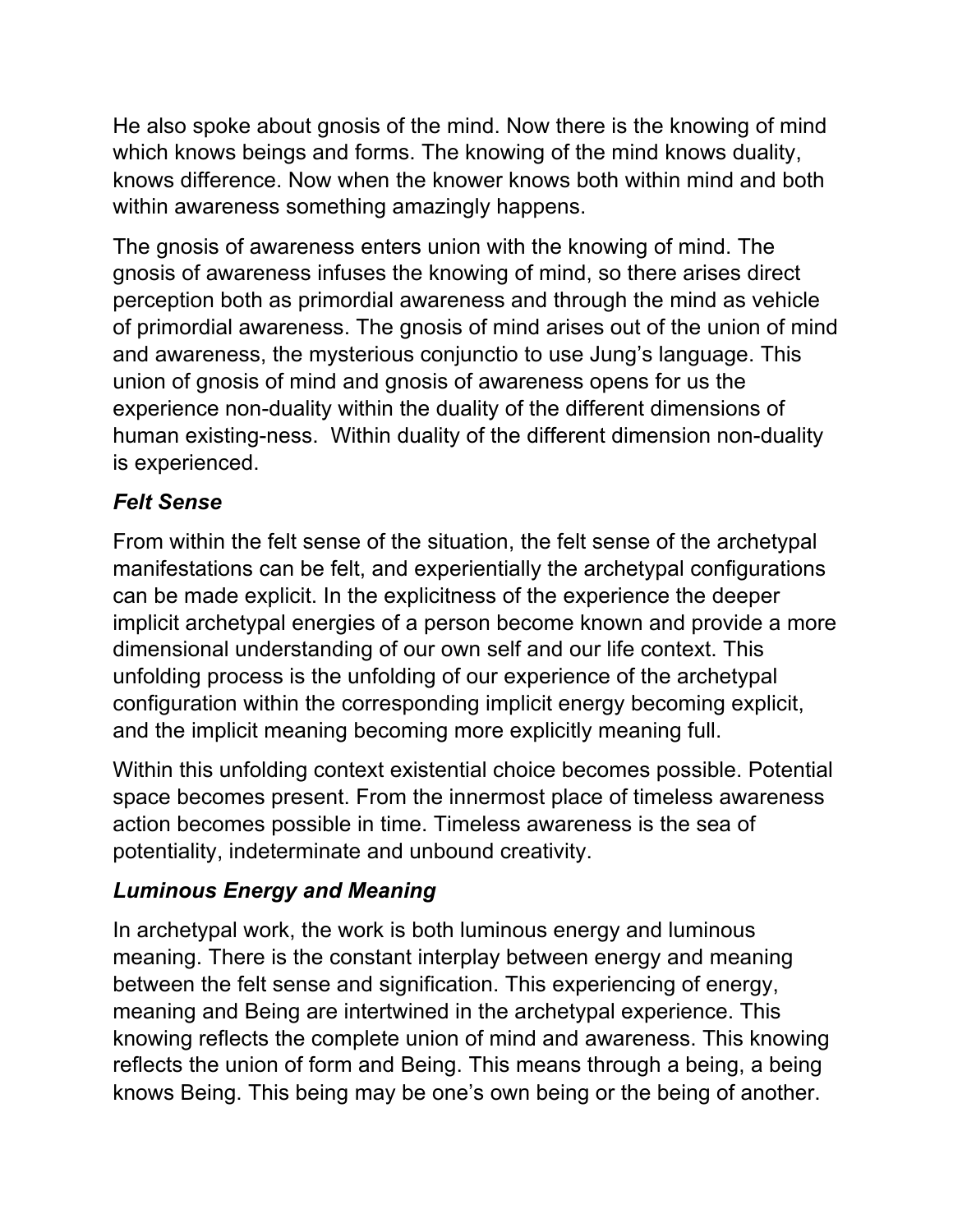# *Archetypal and Existential Continuity*

The person can come to experience the connection between the existential situation and the archetypal configurations that are actually manifesting the existential situation and the person's personal psychological experiencing of the existential situation. There can be an experiential as well as strategic approach to solving the existential situation within the context of archetypal configuration that can possibly come into being. By going deeper into the trans-lucidity of experience the person may open the innate liberation of archetypal energies and light. There is the opening of the light as the archetypal dimension apparitional light and energy as well as in the ordinary life field of Nirmanakaya.

# *Open Focusing and Enactment*

The work of self-illumination can continue the deepening of the implicit experiential dimension through the use of focusing methods or the deepening and expansion can come forth through dramatic enactments both of the situational as well as enactments of the archetypal Sambogakaya configurations. Such enactments will directly draw or ingather into experience the convergence of the two dimensions of situational and archetypal configurations. In this way the unconscious is made experientially conscious and so greater and clearer action can take place to liberate the self within the context of the concrete situation as an archetypal manifestation.

By enactment means the enactment of the archetypal energies in expression and in drama. Expression is both in thought and in action. This enactment can also be the enactment of the astrological planetary configurations as well as the enactment of the archetypal expression as the gods and goddesses of mythological characteristics.

## *The Field Of Awareness*

Whatever happens, happens within the field of awareness. The field of awareness is translucent knowingness. The two methods thus far explicated have been experiential focusing and experiential enactment of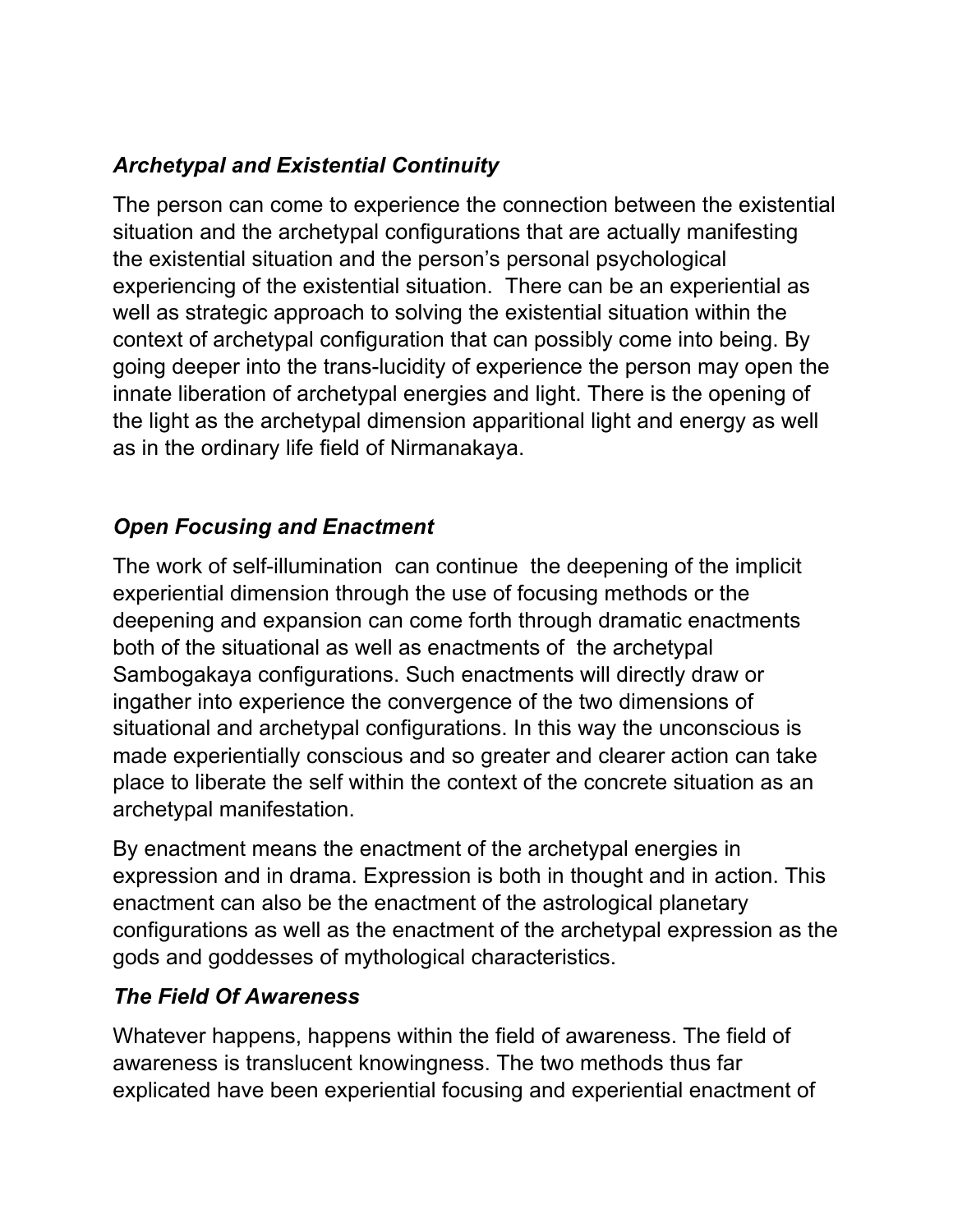situation as well as the enactment of archetypal configurations that are manifesting the situation and circumstances as well as our psychological experience.

There can be a deepening expression and experience of the psychological experience as well as the experience of circumstances. Focusing and enactments can be used. Focusing is focusing on the inner experience, and articulating the experience in an experiential near manner. Enactment is the amplification of our experience through action.

## *Existential Mood*

Heideggerian phenomenological tradition emphasizes the mood of our world view or mood of the field in which we live. Astrological understanding also emphasizes the astrological field configurations that bring forth the continuous mood of our life. Ultimately the mood reflects the person's ongoing state of being in the world within his ongoing state of awareness. There is a field quality and not simply an emotional affective state that appears and disappears. The mood is the experiential quality of the field. This felt sense is the mood of the field. The experiential quality of the field in its appearance is mood. The mood is often the ongoing experience of the experience of the archetypal configuration infusing both context and subjective experience. The archetypal realm is a source of mood.

## *Mood and its Expression*

So the mood of the person can reflect the overall context of their archetypal configuration including planetary metaphors or mythic metaphors such as the archetypal deities and dakinis. This articulation of mood is more than a situational or a conflictual context. It is the mood of being in the world that the person continuously lives in and even dies in. This mood can be articulated archetypally and can become consciously explicit and experientially meaningful.

This mood can be made explicit through the experiential focusing methods as well as psycho-dramatic enactment methods, as well as through experiential felt sense methods. So the artful expression and interpretive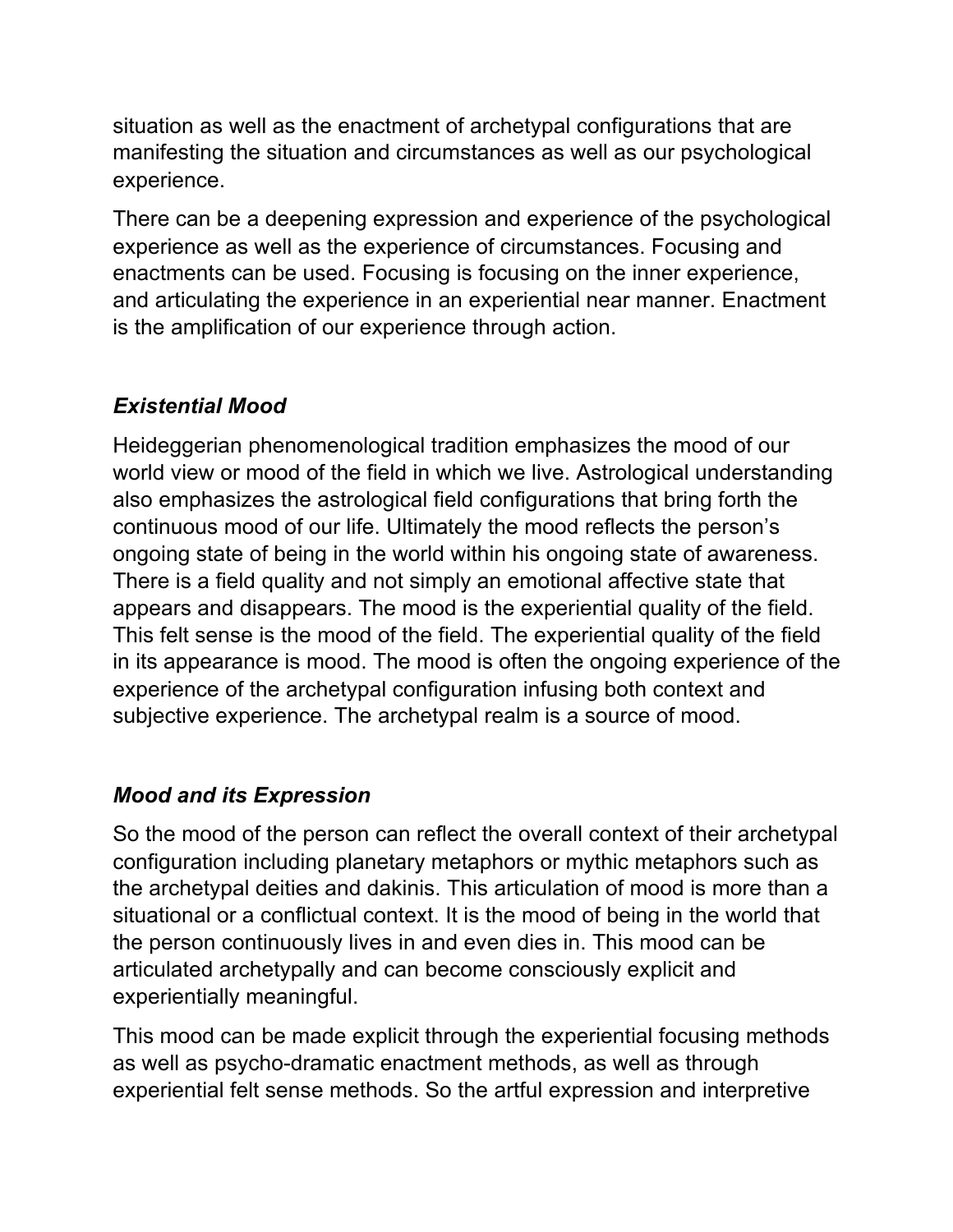skill of the existential consultant can invoke the archetypal mythic as well as astrological planetary fields. Artful expressions of planetary configurations and forces can invoke true and deep experience of the planetary fields. Such invocations of planetary forces can reshape the experience of ongoing continuous mood of being in the world.

## *Metabolism of Experience as Embodiment*

A powerful and liberating quality of awareness is the metabolizing of experience within the field of awareness. There is also cutting open of the experience and unpacking and opening of the archetypal energies and circumstance and our personal psychological reactiveness. The metabolizing and dissolving of the experiential archetypal configurations is a developed function of living in the intensity of pure awareness. So the invoking of archetypal field configurations and the personal making present of archetypal configurations can be held within pure awareness. The metabolizing of the archetypal configurations can take place within the purity of awareness. Metabolizing means a digesting of the archetypal field and so there is a dissolving and digesting of the archetypal powers of experiential organization. Metabolizing is an embodiment process.

# *Cutting through Energetic Archetypal Configurations*.

Besides the power of awareness to metabolize and dissolve the felt sense of archetypal configurations, there is the power for cutting through archetypal fields and deconstructing them. In a sense a person can be working on the re-configuration of archetypal experience within their selfawareness and within their life circumstances. Dzogchen awareness methods for cutting through and self-illumination are most useful. Togel is a method of gazing into and through the luminosity of phenomena. The gaze of awareness illuminates phenomena and brings opens the lucidity of phenomena. Trekcho is a method of using awareness to cut through experiential configurations of affect, mood, visionary experience, archetypal imagery, as well as states of mind and other experiential affective forms that obscure the experience of the open luminous awareness field. Trekcho is also a method for cutting through archetypal fields and archetypal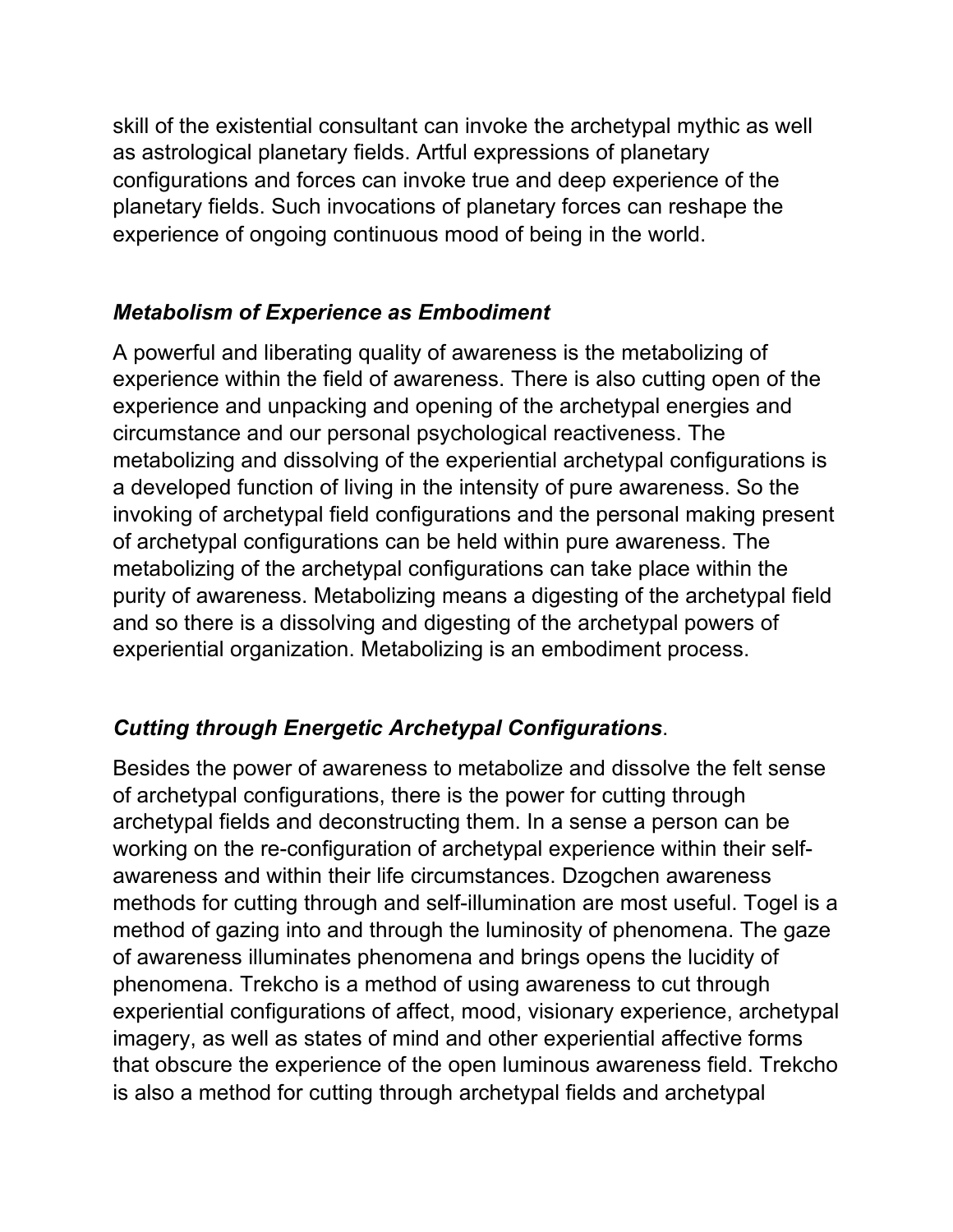configurations. To cut through the archetypal field of the archetypal Sambogakaya realm, the person must be in the Sambogakaya archetypal realm to exercise the power of cutting through the negative archetypal fields. The doorway is often through our power of entering timeless awareness and time simultaneously.

# *Pure Potentiality*

The most profound dimension and often the least available to experience is the kaya of pure potentiality, pure creative space of Dharmakaya. Some persons are able to enter the pure dimension of potentiality, spaciousness potentiality and who can be a vehicle for the manifestation of potentiality within their circumstances and the circumstances of others. We can attune our self to this dimension and we can use archetypal metaphors of this dimension that help bring us into attunement and into the unbound openness of timeless potentiality that is pure love. To embody awareness is to ultimately embody this dimension which is Being itself. And this Being itself comes to us and gives itself to us as us. Being self-manifests in us and gives its presence to us within us, as our very own knowing beingness. We are the house, the place of Being itself. This Being is not a being, but manifests all beings. By being a being we are ultimately this Being in its very manifestation. To know this experientially is to be completely liberated. To know this experientially is experience the power of Being's selfmanifestation. This is the gift of self- liberation.

## *Embodiment of Being as Our Own Being*

This process of embodiment is a co emergent, experiential and existential process. One can have astrological chart read from by the astrologer to know one's own mind. This is a mind to mind understanding. This is not yet the magical process of entering the archetypal medium of awareness where change and transformation can take place. This mind to mind understanding can be changed into innermost awareness knowing innermost awareness. The interpersonal becomes the intersubjective and the intersubjective becomes the medium of the archetypal dimension.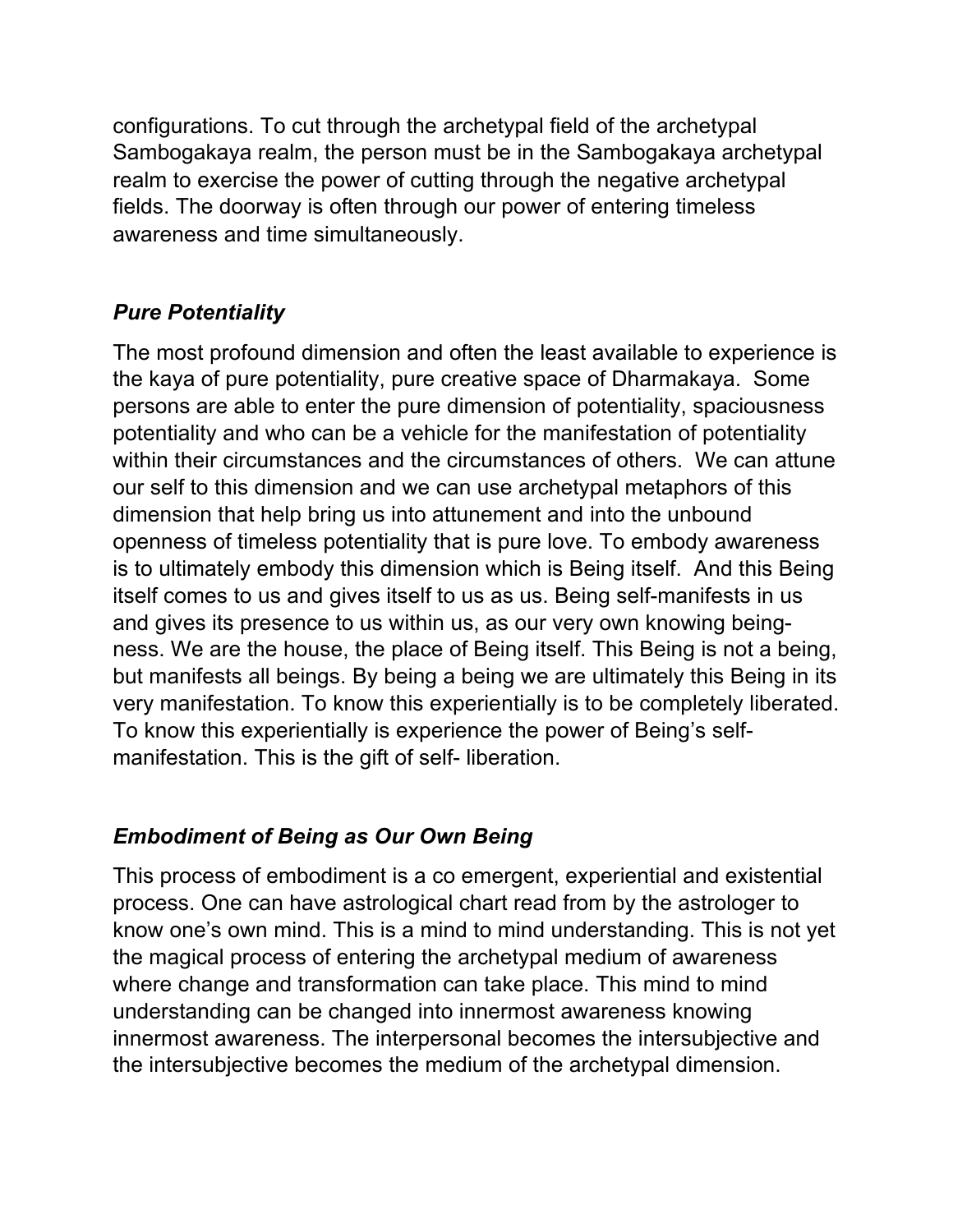# *Embodiment of Being as Self Liberation*

The experience of the different archetypal manifestation bring forth the embodiment of the archetypal dimension of experience and further brings forth our ongoing sense of the oneness of Being as our own being. The embodiment of archetypal energies provide the embodiment of Being as the archetypal dimension of luminous Sambogakaya.

By our experiencing the Sambogakaya and Dharmakaya dimension we are embodying directly timeless awareness within time. We are directly embodying Being in its power of manifestation. By experiencing Being in its power of manifestation, we are able to participate in the great compassion which is the power of Beings manifestation. This is amazing and great benefit for ourselves and others. This is the gift of Being itself and is the self-manifestation of Being as our own being. Being itself empowers us and liberates us. To experience Being 's self-manifestation of our own being is to experience Being itself. Being which is not a being but manifests everything and anything. Being is Dharmakaya. Being is no thing-ness. Being is manifestation. Being is self-liberation.

## *Knowing as Dimensional*

The simultaneous union of mind and awareness, the conjunctio of mind and awareness opens the experience of the archetypal understanding and experience. Archetypal experience is both conceptual and non-conceptual. Experience and thought are held simultaneously. A person not only understands the archetypal but a person can enter into the archetypal dimension, and become the archetypal dimension. A person not only knows the Nirmanakaya dimension the person is the Nirmanakaya dimension. A person knows the Dharmakaya as the Dharmakaya dimension. A person is the Dharmakaya. A person knows the Sambogakaya as the Sambogakaya. A person is the Sambogakaya dimension. A person is the archetypal dimension. There is the unfolding experience of experiencing all three dimensions simultaneously. A person who is all three dimensions simultaneously is liberated.

A person can experience timeless awareness and time simultaneously. And a person can experience simultaneously the manifestation from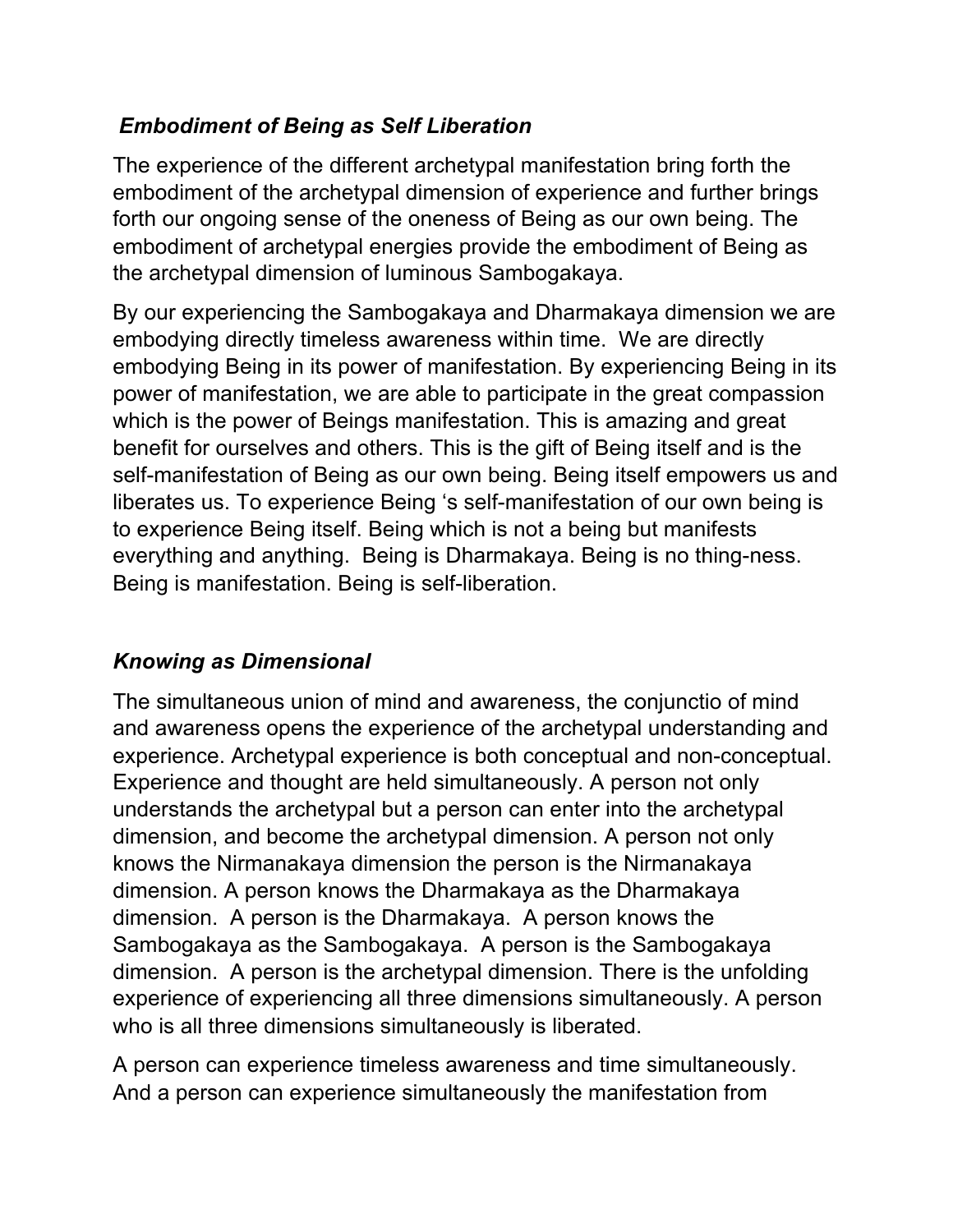timeless awareness into time. The experience of timeless awareness can extend into the past, and enter into the present and enter into the future.

The archetypal manifestation is inclusive of the past, and the present and the future. The view of timeless awareness opens the experience of the different dimensions and manifestations of time. A person can experience awareness and the light of awareness into the three different dimensions of past, present, and future. This is the great compassion.

In summary we have gazed into the cosmological nature of archetypal dimension and the corresponding drama of embodiment. We have focused on archetypal metaphors of planetary metaphors, mythological deities, and the realm of person dreams. We have explored the felt sense, open focusing, enactment, hermeneutic interpretation, metabolizing of mood, and the power of invocation.

#### *Multidimensional Personhood*

We are a multidimensional person. We experience our appearance as the Nirmanakaya dimension and simultaneously we are the Sambogakaya dimension experiencing the manifestation of luminous energy becoming everything and anything. We experience the open potential of purity, the pure manifestation of no thingness.

We may experience all three dimensions of primordial awareness through the view of non-duality: as pure potentiality, we experience Being as our being, and Being is experienced as Being itself.

## *Appearance and Self Liberation*

As we experience the archetypal realm becoming apparent and as this manifestation infuses the appearance of the ordinary realm of experience. This infusion illuminates the realm of appearance as the realm of Being. And the phenomenal appearance becomes the appearance of Being itself, the phenomenal appearance becomes the realm of self-liberation. The illumination of the archetypal realm infuses the self-illumination of phenomenal appearance. This is liberation through appearance.